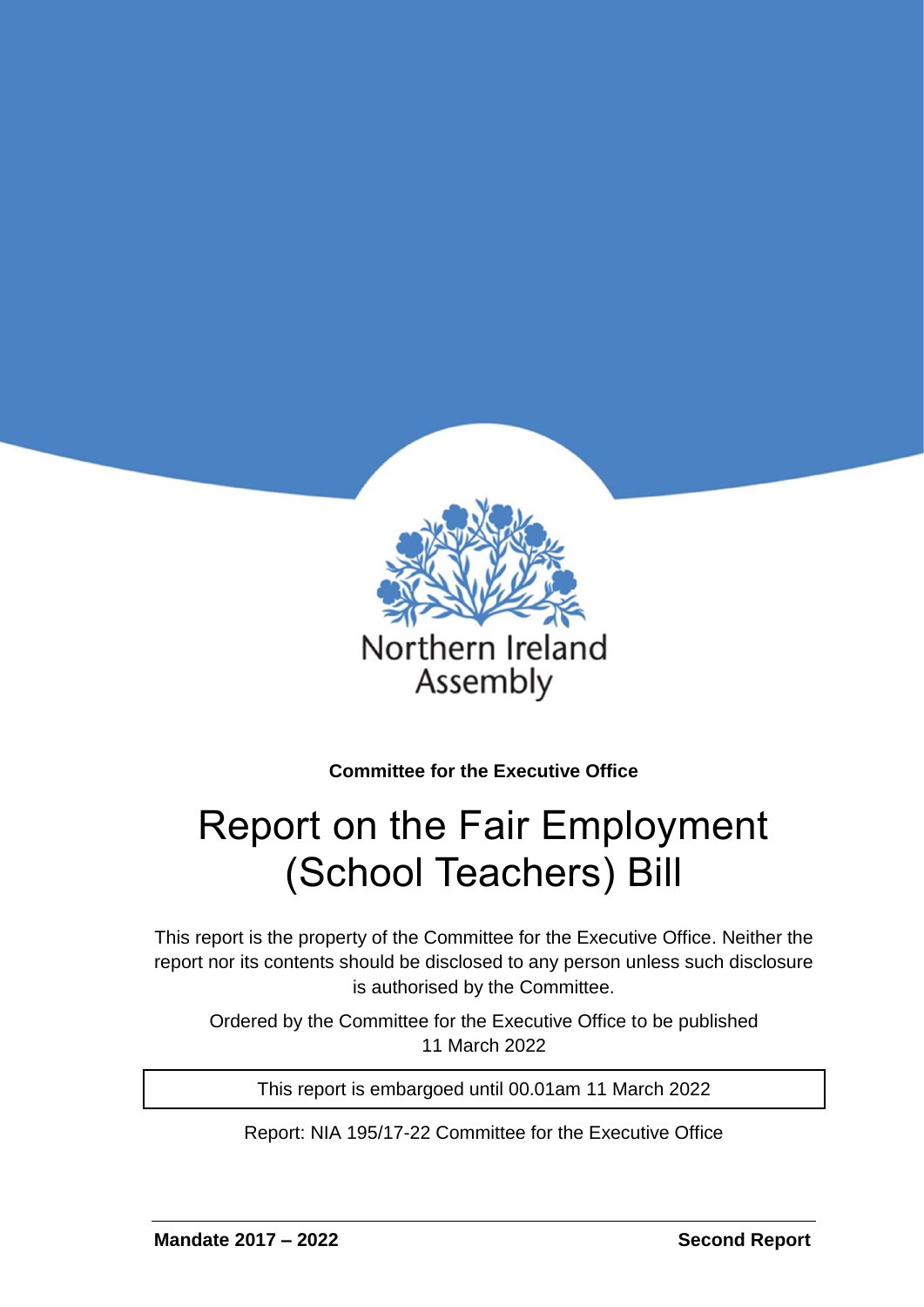# **Contents**

| Appendix 1: Memoranda and Papers from the Department for Education  24 |
|------------------------------------------------------------------------|
|                                                                        |
|                                                                        |
|                                                                        |
|                                                                        |
| Appendix 6: List of Witnesses that gave evidence to the Committee  24  |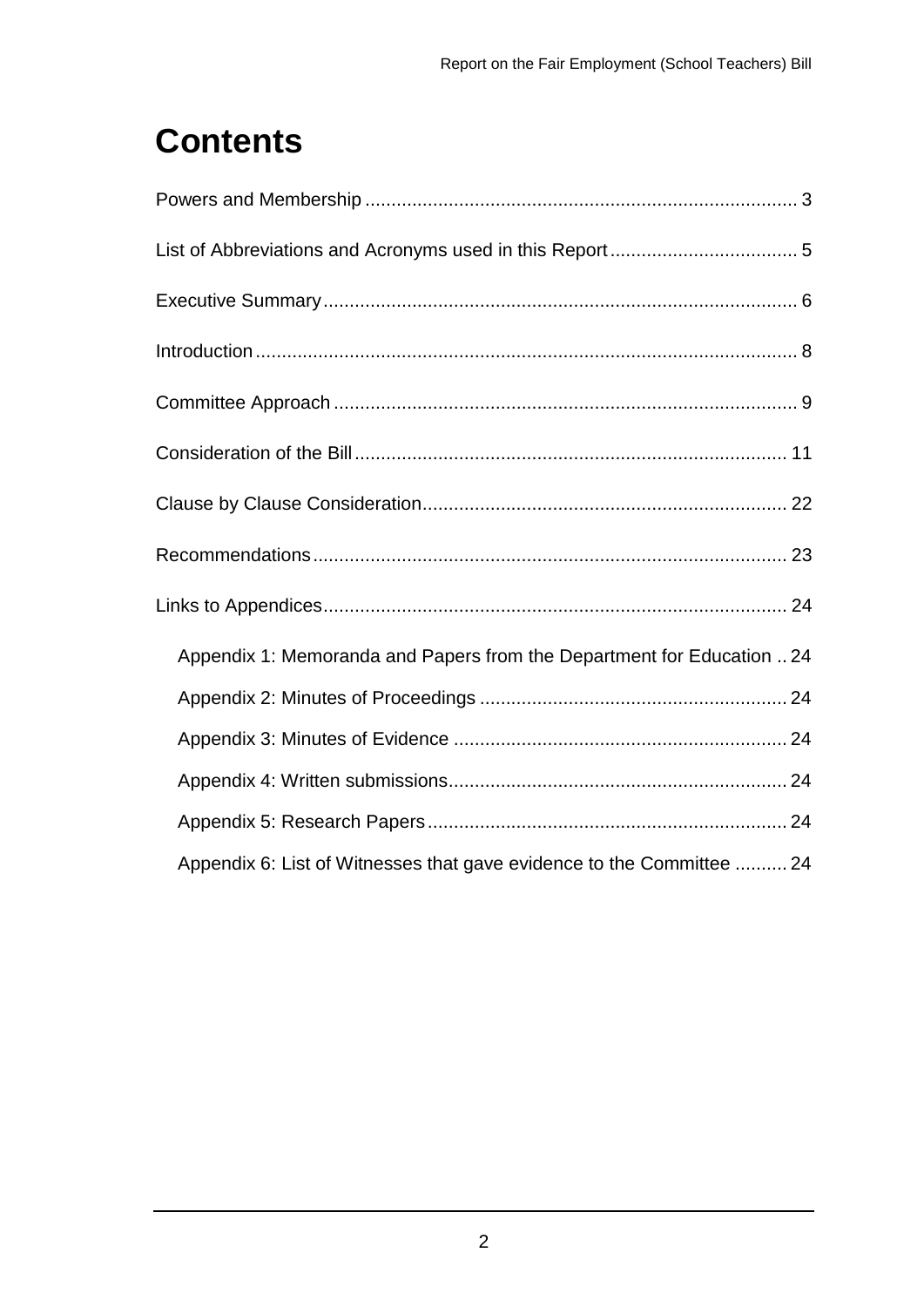## <span id="page-2-0"></span>**Powers and Membership**

### **Powers**

The Committee for the Executive Office is a Statutory Departmental Committee established in accordance with paragraphs 8 and 9 of Strand One of the Belfast Agreement and under Assembly Standing Order No 48. The Committee has a scrutiny, policy development and consultation role with respect to the Executive Office and has a role in the initiation of legislation.

The Committee has power to:

- consider and advise on Departmental budgets and Annual Plans in the context of the overall budget allocation;
- approve relevant secondary legislation and take the Committee Stage of relevant primary legislation;
- call for persons and papers;
- initiate enquiries and make reports; and
- consider and advise on matters brought to the Committee by the First Minister and deputy First Minister.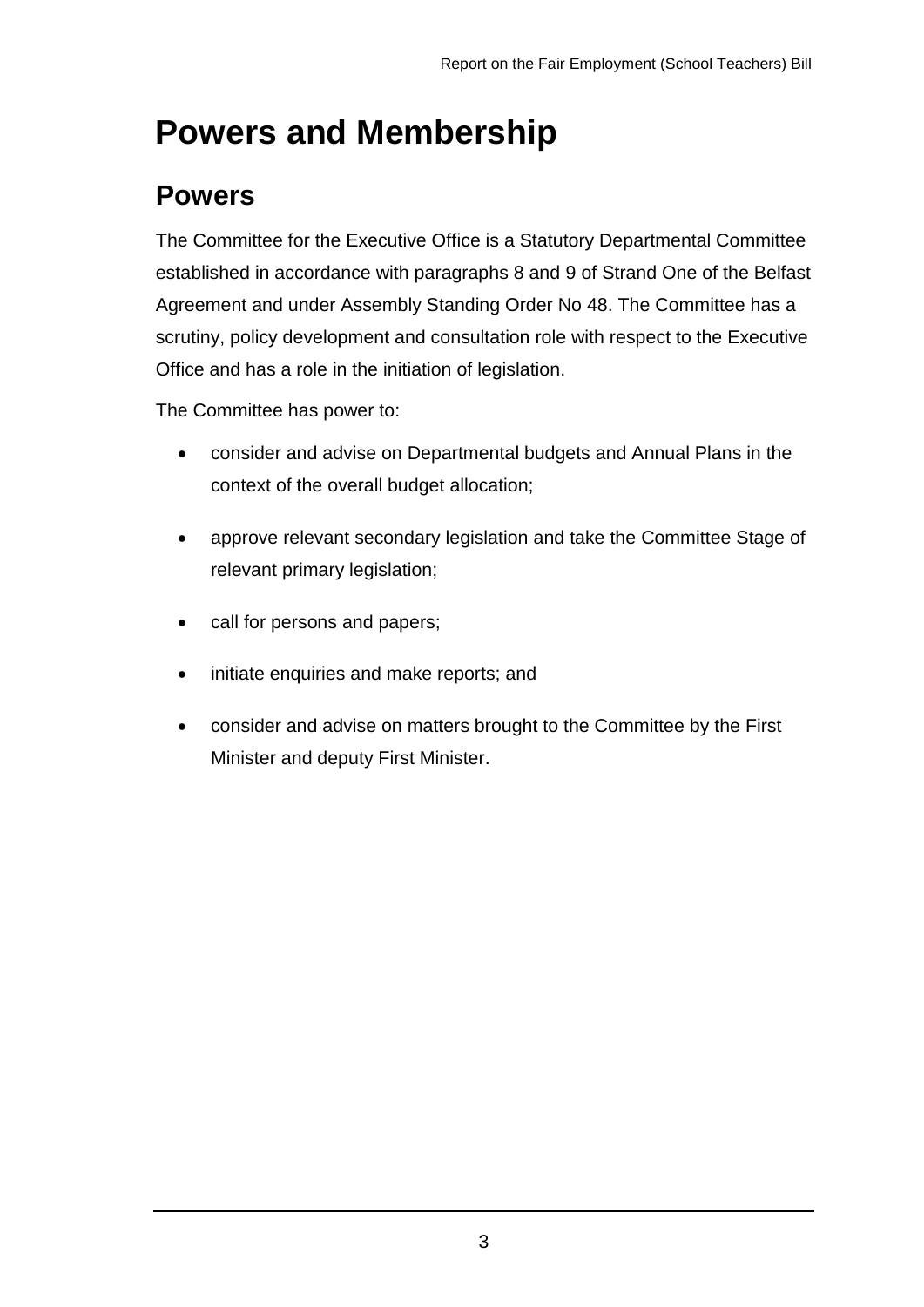## **Membership**

The Committee has 9 members, including a Chairperson and Deputy Chairperson, and a quorum of five members. The membership of the Committee is as follows:

- Ms Sinéad McLaughlin MLA (Chairperson)
- Mr John Stewart MLA (Deputy Chairperson)
- Mr Pádraig Delargy MLA
- Mr Alex Easton MLA
- Mr Trevor Lunn MLA
- Ms Diane Dodds MLA
- Mr Pat Sheehan MLA
- Ms Emma Sheerin MLA

<sup>1</sup> With effect from Monday 4 May 2020 Doug Beattie replaced Mike Nesbitt.

<sup>2</sup> With effect from Tuesday 1 June 2021 John Stewart replaced Doug Beattie.

<sup>3</sup> With effect from Monday 21 June 2021 Diane Dodds replaced Trevor Clarke.

<sup>4</sup> With effect from 27 September 2021 Pádraig Delargy replaced Martina Anderson.

<sup>5</sup> With effect from 27 September 2021 Alex Easton replaced George Robinson.

<sup>6</sup> With effect from 18 October 2021 Sinéad McLaughlin replaced Colin McGrath as Chairperson.

<sup>7</sup> The Committee pays tribute to the late Christopher Stalford MLA who died on 19 February 2022 while a Member of the Committee. Mr Stalford has not been replaced on the Committee.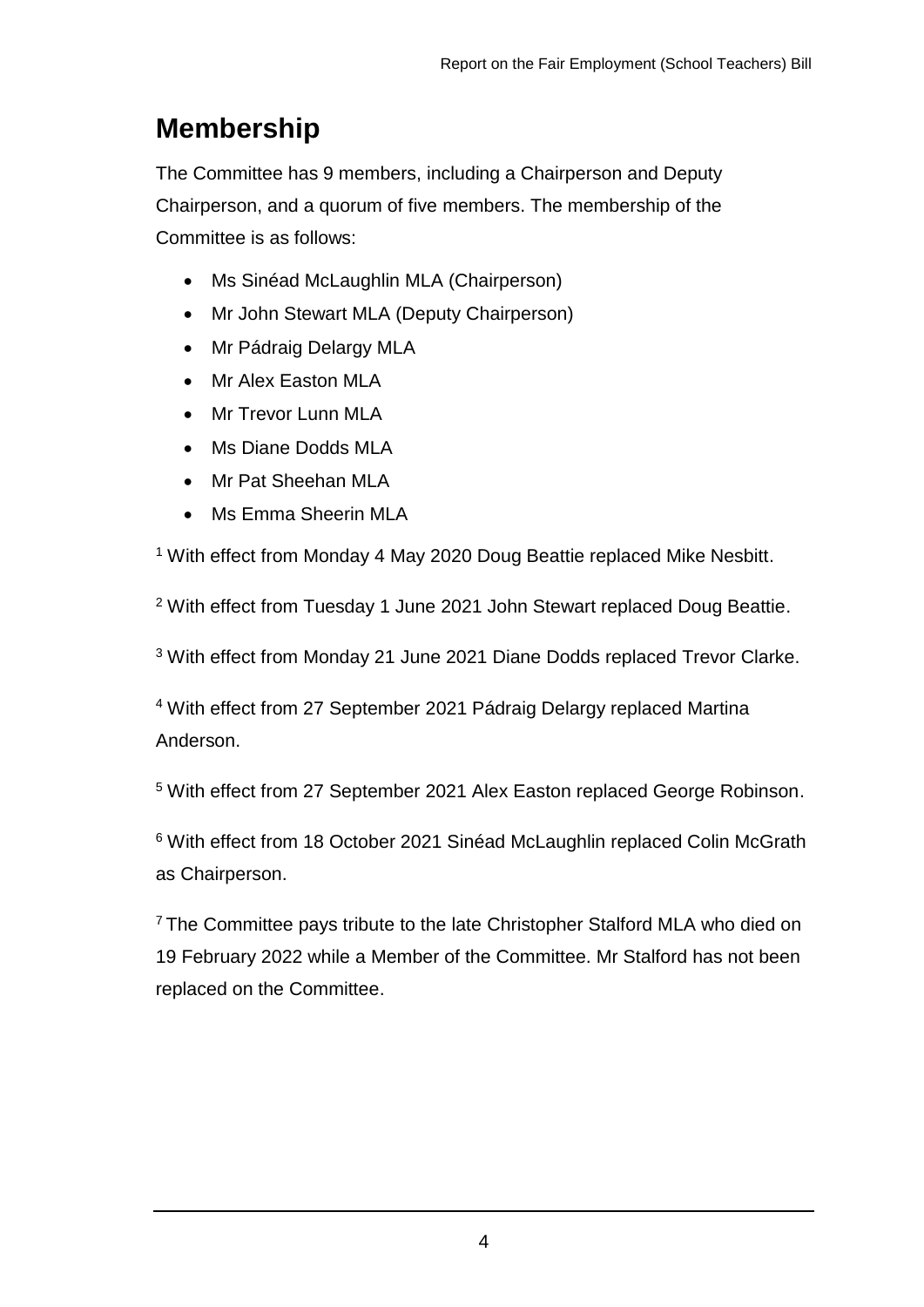## <span id="page-4-0"></span>**List of Abbreviations and Acronyms used in this Report**

- CCMS: Council for Catholic Maintained Schools
- CSTS: Catholic Schools' Trustee Service
- FETO: Fair Employment and Treatment (Northern Ireland) Order
- TEO: The Executive Office
- PCI: The Presbyterian Church in Ireland
- RaISe: Assembly Research and Information Service
- ECHR: European Convention on Human Rights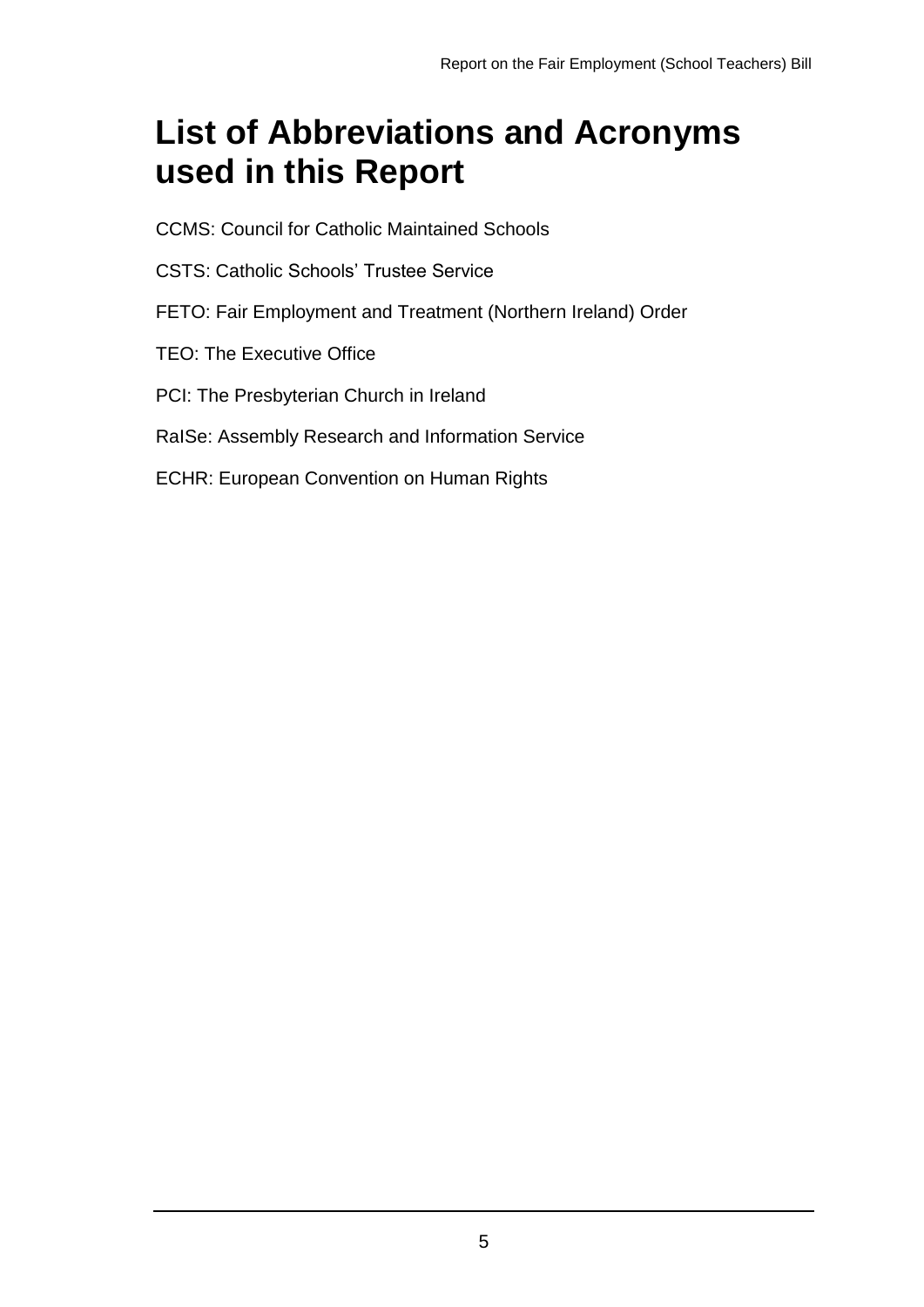## <span id="page-5-0"></span>**Executive Summary**

- 1. This report sets out the Committee for the Executive Office's consideration of the Fair Employment (School Teachers) Bill.
- 2. The Fair Employment (School Teachers) Bill was introduced on 17 January 2022 and was referred to the Committee for the Executive Office on 3 March 2022.
- 3. The purpose of the Bill is to amend the Fair Employment and Treatment (Northern Ireland) Order 1998 ("the 1998 Order") to revoke Article 71 (exception in relation to school teachers).
- 4. Article 71 disapplies Part VII of the Order to employment of teachers in schools, and disapplies the other provisions of the Order to the recruitment of teachers. The primary effects of the disapplication are that employers of teachers do not have obligations to monitor the community composition of persons applying for jobs, persons appointed to jobs and persons promoted to jobs and that teachers are not able to bring complaints of religious discrimination relating to their recruitment.
- 5. Revocation of Article 71 will put school teachers in the same position as other employees. The Bill has four clauses and one schedule.
- 6. The Committee received a total of 388 responses to its public call for evidence on the Bill. In addition to the Department of Education, the Committee took oral evidence from seven organisations, including Equality Commission for Northern Ireland, Transferor Representatives' Council, Council for Catholic Maintained Schools, Catholic Schools' Trustee Service, Integrated Education Fund, Ulster University UNESCO School of Education and Oakgrove Integrated College.
- 7. During its consideration of the Bill, the Committee noted concerns following the removal of the exception with regard to the preservation of ethos in faith-based schools, the legal basis of the requirement for the Certificate in Religious Education and the financial and administrative impacts of the introduction of monitoring of religious background.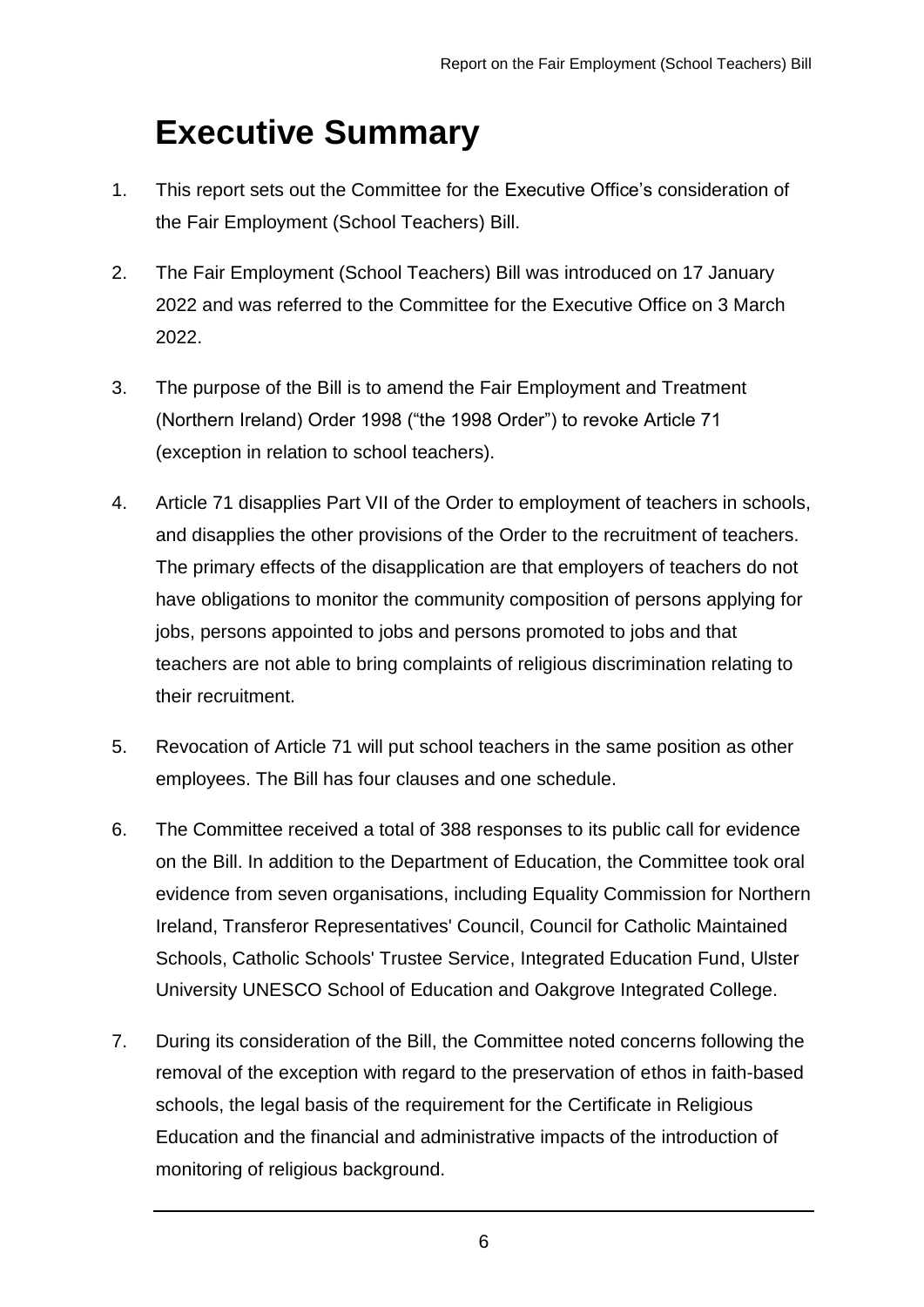- 8. Following consideration of written and oral evidence and discussions with the Bill Sponsor and stakeholders the Committee agreed that it wished to see the Bill amended.
- 9. At its meeting on 9 March 2022 the Committee agreed to amend the Bill as follows:

Clause 3(2) to read:

*The preceding provisions of this Act come into force at the end of the period of 24 months beginning with the day on which this Act is passed if by that time no order has been made under subsection (1) bringing the preceding provisions of this Act into operation.*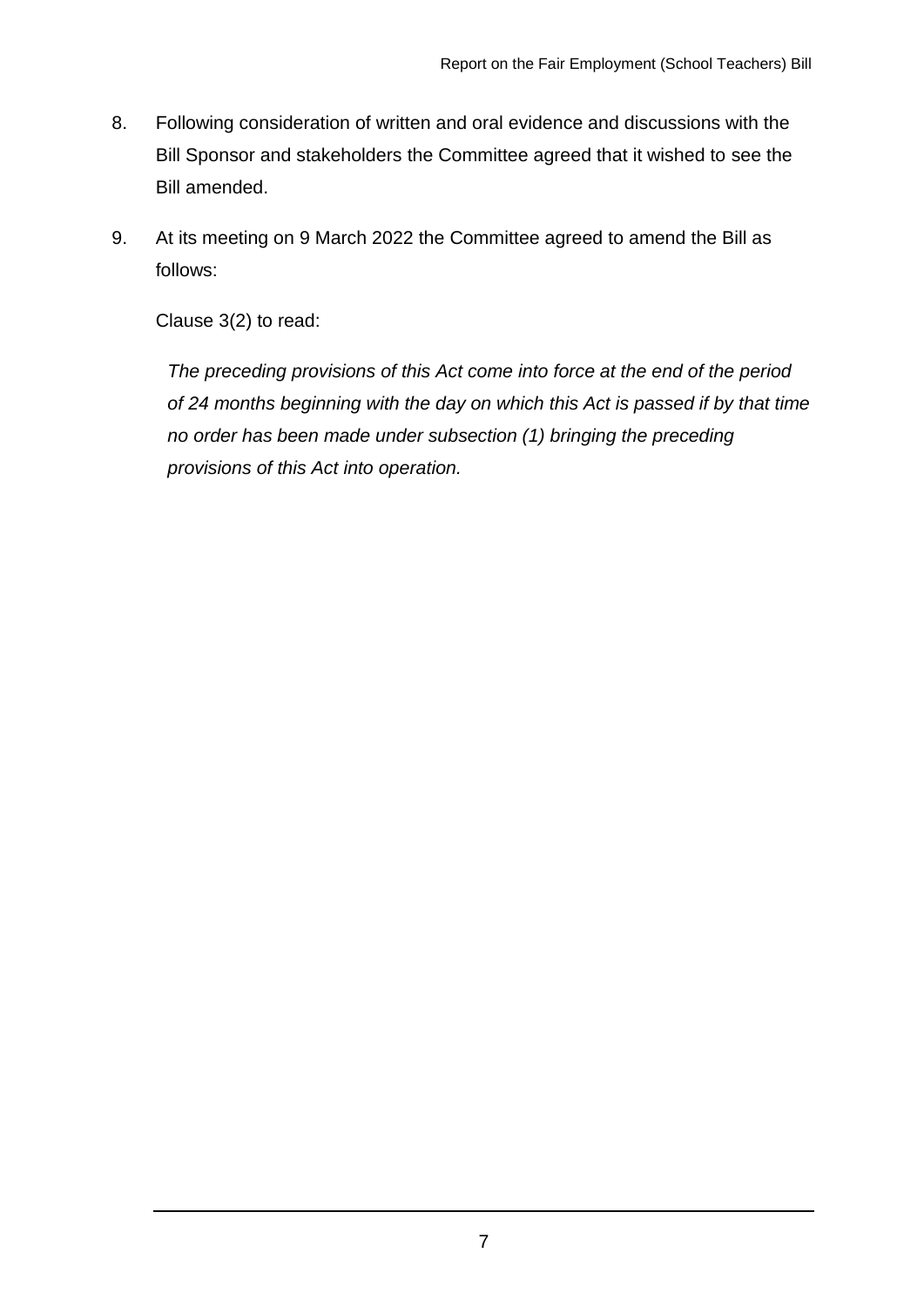# <span id="page-7-0"></span>**Introduction**

- 10. The Fair Employment (School Teachers) Bill was introduced on 17 January 2022. At its meeting of 19 January 2022, the Committee for the Executive Office agreed to issue a Call for Evidence on 31 January 2022 in anticipation of the Committee Stage of the Bill.
- 11. The purpose of the Bill, which contains four clauses and one schedule, aims to remove the exemption for school teachers from the Order. The effect of this would be that schools employing teachers could not discriminate on the grounds of religious belief. This would have an impact on schools where aspects of religious observance, such as sacraments, are taught in school. This may also affect schools that need to discriminate to ensure a religious balance, such as integrated schools.
- 12. Further information on the background and policy objectives of the Bill can be found in the Bill's accompanying Explanatory and Financial Memorandum.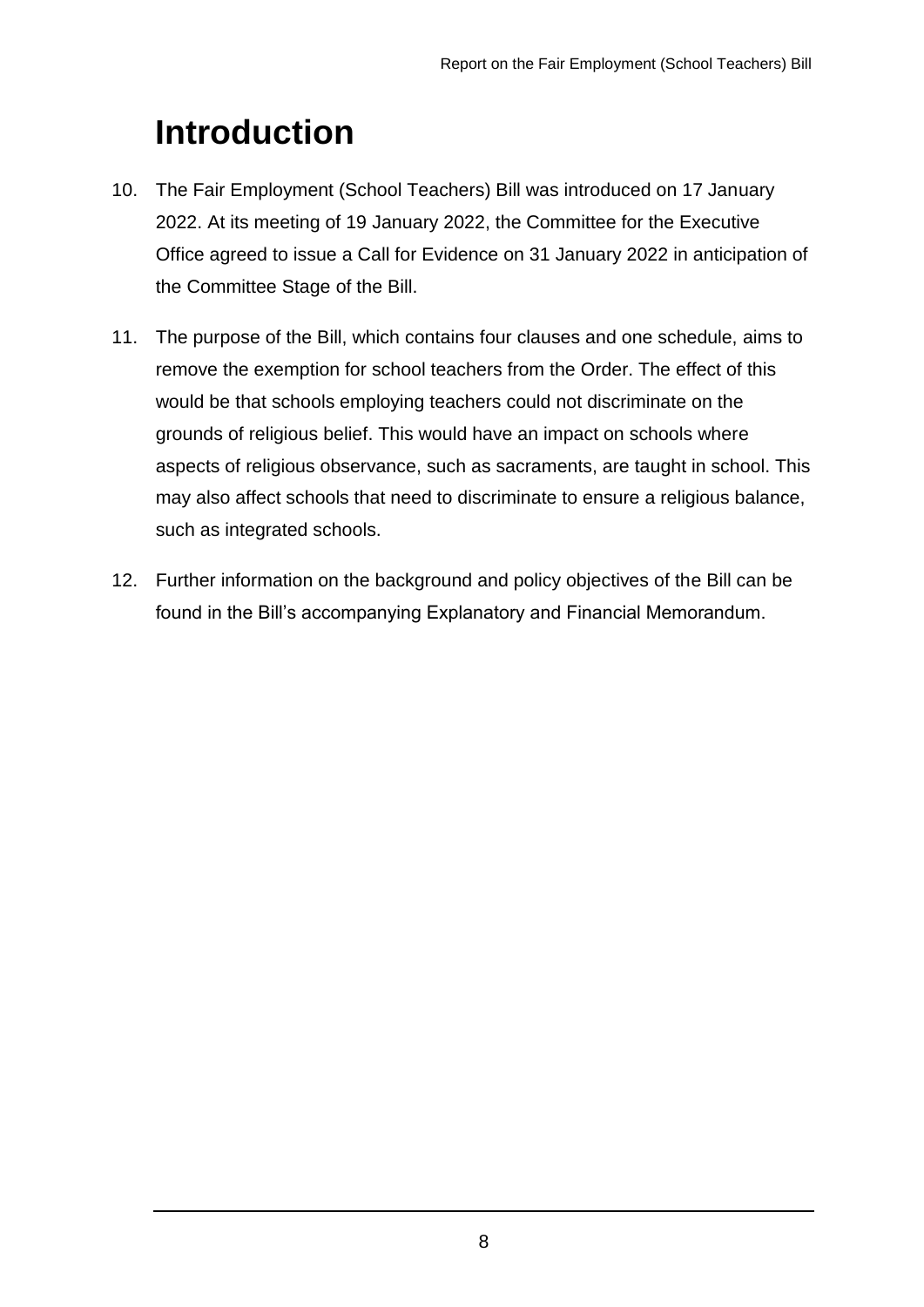## <span id="page-8-0"></span>**Committee Approach**

- 13. The Committee was briefed by the Bill sponsor, Chris Lyttle MLA on the principles of the Bill at its meeting on Wednesday 26 January 2022. The minutes of this meeting can be found at Appendix 2.
- 14. A public notice inviting written submissions on the Bill was placed in the Belfast Telegraph, Irish News and Newsletter. In addition, the Committee invited views from a number of key stakeholders and both affected departments: The Executive Office and the Department of Education. The Committee also wrote to the Committee for Education, which had been taking evidence on this issue from March 2021 to May 2021. That Committee kindly provided ten written submissions relevant to the Bill.
- 15. In all, the Committee received sixteen written submissions in response to its call for evidence and from the Committee for Education. Copies of the written submissions are included at Appendix 4.
- 16. During the period covered by this report the Committee considered the Bill and related issues at seven meetings. The related Minutes of Proceedings are included at Appendix 2 of this report.
- 17. At its meeting on 26 January 2022 the Committee agreed to write to the Business Office to consider scheduling a Second Stage debate of the Bill at the earliest possible date.
- 18. At its meeting on 2 March 2022 the Committee agreed to write to the Speaker's Office to request that the remaining stages of the Fair Employment (School Teachers) Bill should be scheduled after the Committee for the Executive Office completed its Committee stage on 9 March 2022.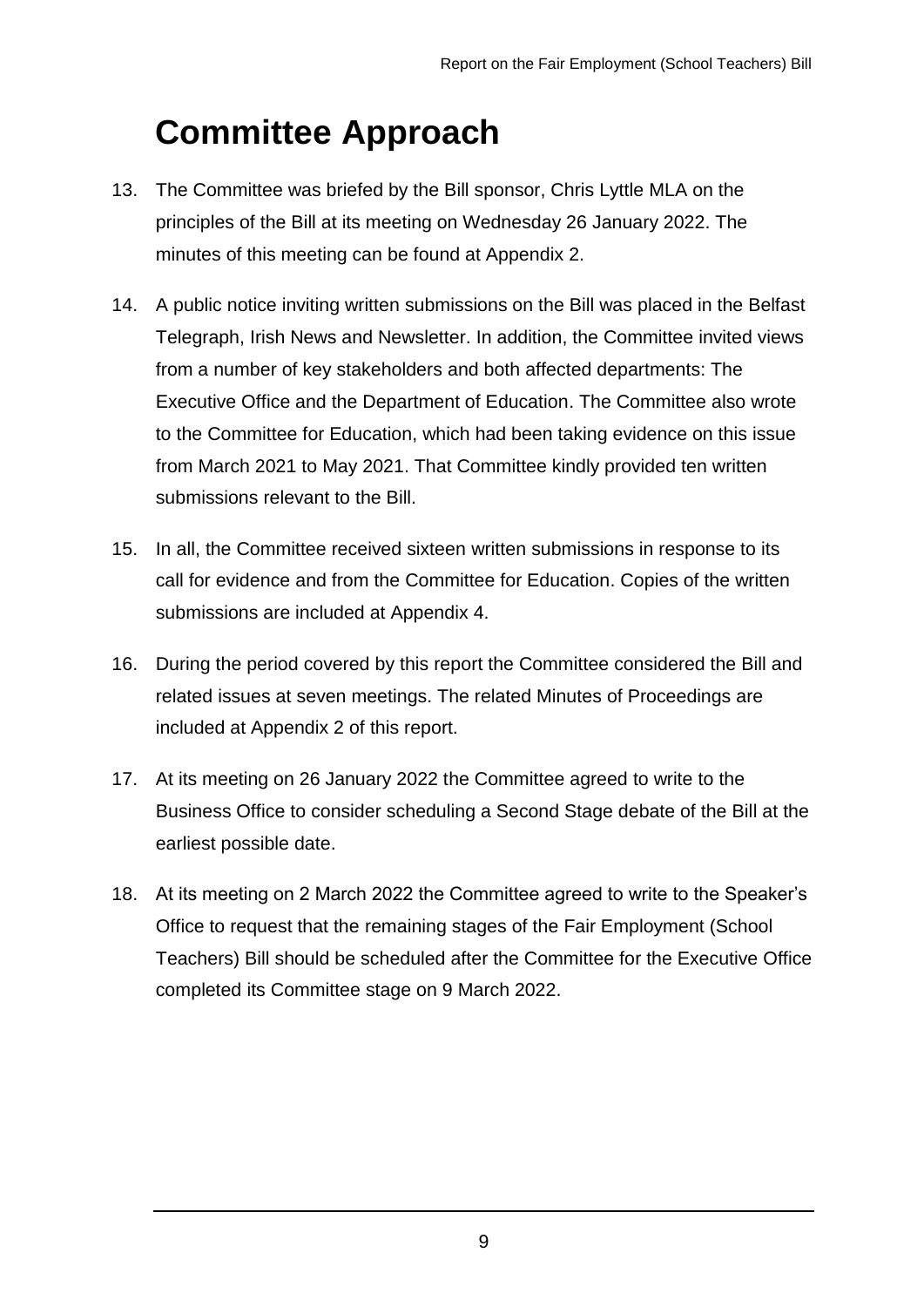- 19. The Committee heard oral evidence from seven organisations:
	- Equality Commission for Northern Ireland
	- Transferor Representatives' Council
	- Council for Catholic Maintained Schools
	- Catholic Schools' Trustee Service
	- Oakgrove Integrated College
	- Integrated Education Fund
	- Ulster University UNESCO Centre

The Committee also received a briefing from the Department of Education.

The Minutes of Evidence for these sessions are included at Appendix 3 and a list of witnesses who gave oral evidence is included at Appendix 6.

- 20. The Committee would like to place on record its thanks to the organisations who responded in writing and provided oral evidence on this Bill.
- 21. The Committee carried out informal deliberations on the clauses of the Bill at its meeting on 9 March 2022. The Committee undertook its formal clause by clause scrutiny of the Bill on 9 March 2022.
- 22. At its meeting on 10 March 2022 the Committee agreed its report on The Fair Employment (School Teachers) Bill and ordered that it should be published.
- 23. The next section of the report sets out the Committee's consideration of the provisions of the Bill and outlines the amendment the Committee wishes to see made to the Bill.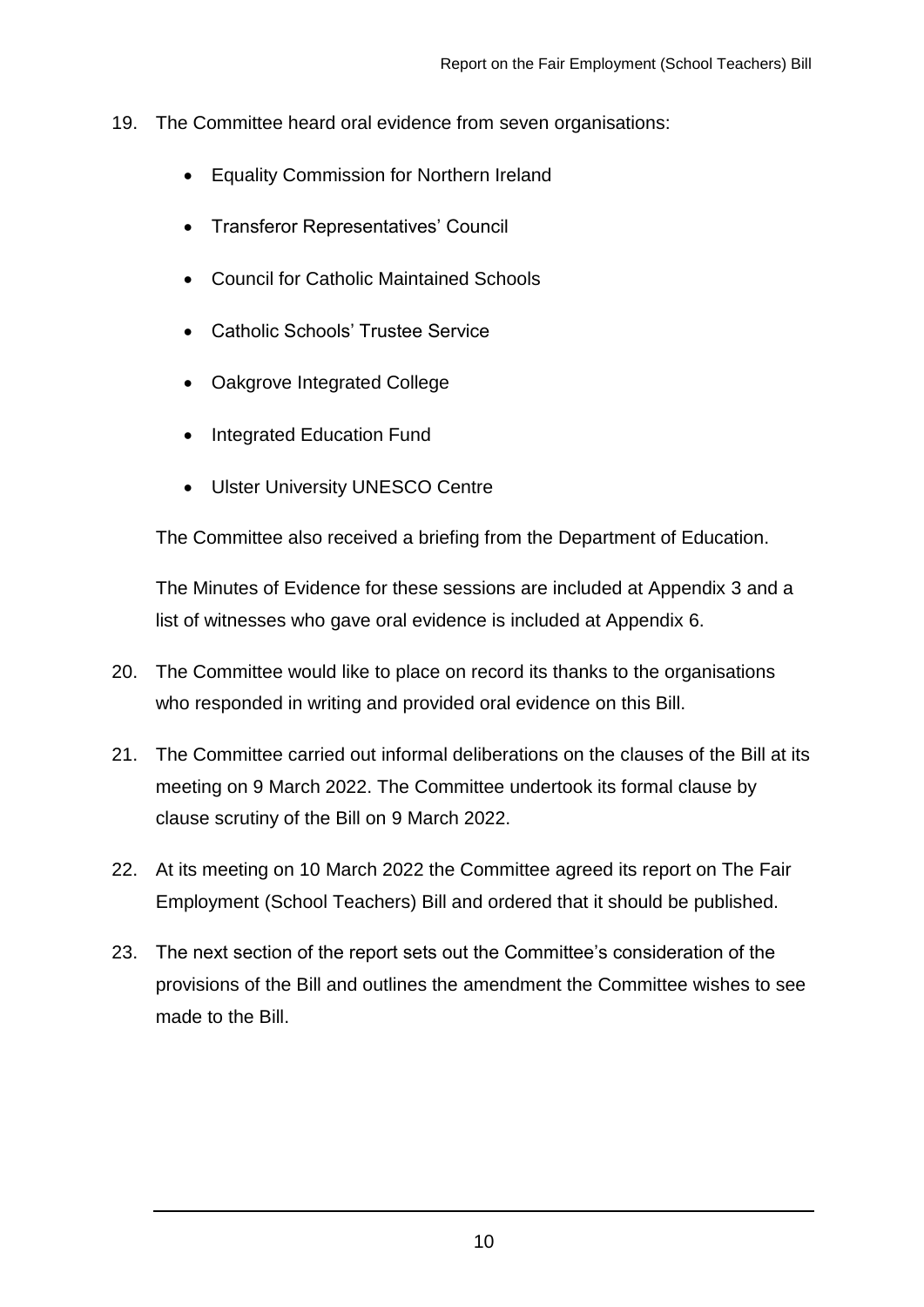## <span id="page-10-0"></span>**Consideration of the Bill**

- 24. The Fair Employment and Treatment (Northern Ireland) Order 1998 outlaws discrimination on the grounds of religious belief and political opinion in a number of areas including employment. Article 71 of the Order exempts school teachers from the legislation. The reason for this is to enable certain schools to maintain a religious ethos.
- 25. The Bill aims to remove the exemption for school teachers from the Order. The effect of this would be that schools employing teachers could not discriminate on the grounds of religious belief. This would have an impact on schools where aspects of religious observance, such as sacraments, are taught in school. This may also affect schools that need to discriminate to ensure a religious balance, such as integrated schools. The Bill contains four clauses and one schedule.
- 26. The Committee's consideration of the clauses and schedules of the Bill was informed by the written and oral evidence it received. The Committee received sixteen written submissions in response to its call for evidence and heard oral evidence from seven organisations.
- 27. The Fair Employment (School Teachers) Bill passed its second stage on 2 March 2022.
- 28. The Committee received a briefing from Assembly Research and Information Service (RaISe) on the background and impact of the provisions of the Bill. From the paper provided, the Committee learned how there are a number of similar legislative exceptions documented in other jurisdictions, including the European Union, Great Britain, Republic of Ireland, Malta and Australia, which accommodate limiting anti-discrimination law where it can be demonstrated there is a genuine occupation requirement.
- 29. The Committee sought advice from the Examiner of Statutory Rules in relation to the delegated powers contained within the Bill. The Examiner for Statutory Rules advised that she was satisfied that the delegation of legislative power presently provided for in the Bill is not inappropriate. She also advised that it is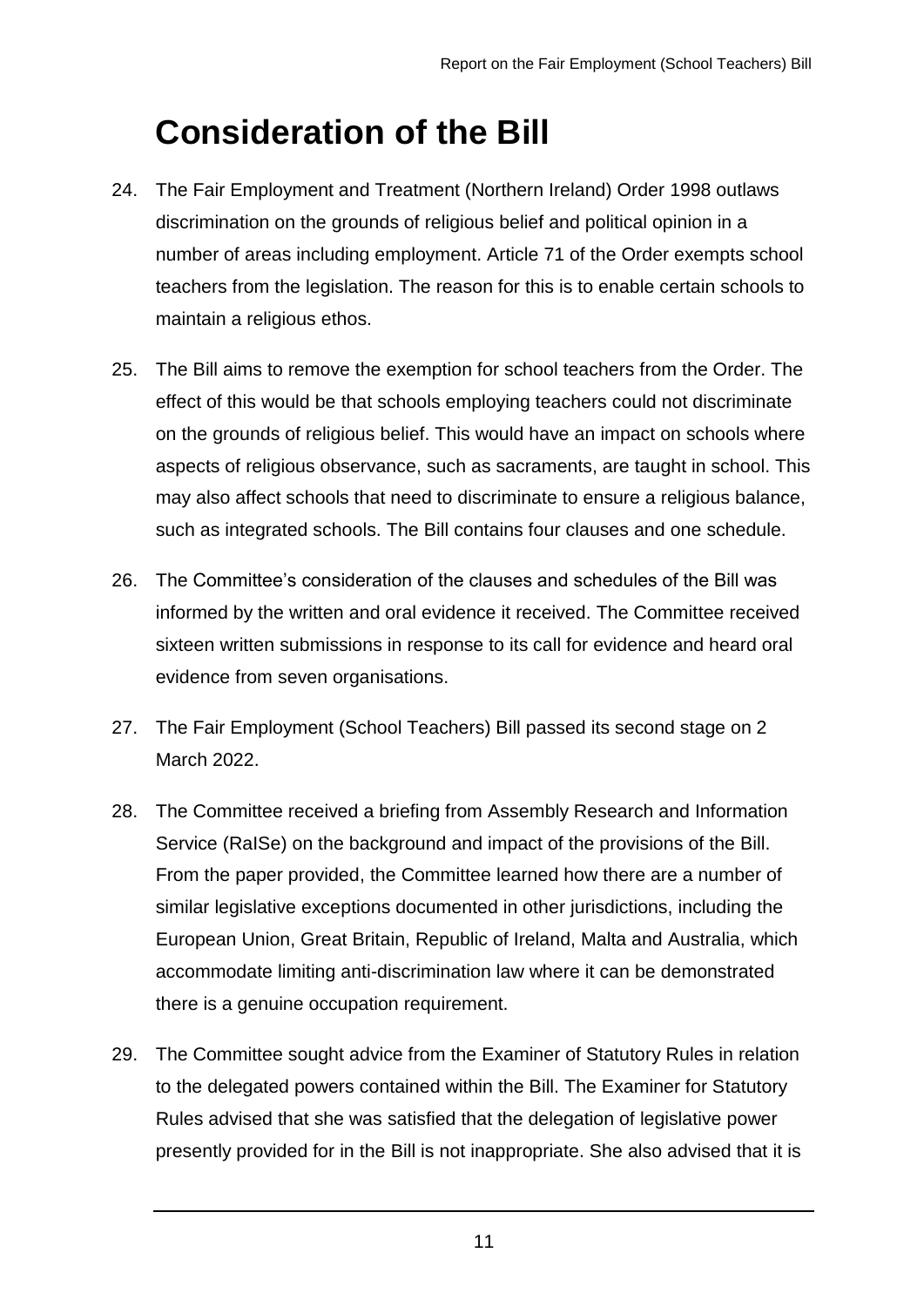not inappropriate that the exercise of this legislative power is not subject to an Assembly scrutiny procedure.

## **Oral Evidence**

- 30. The Committee heard oral evidence from a range of stakeholders. All witnesses were either in favour of the removal of the exemption for teachers or acknowledged the reasons for its removal. The key concern raised in relation to the removal was how the ethos of a school could be maintained without the exemption.
- 31. The Equality Commission for Northern Ireland believed the exemption should ultimately be removed in all schools, but that a staged approach would be appropriate. Timescales in the legislation should specify removal of the exemption in post-primary schools, primary schools, and for the introduction of monitoring requirements. There would be costs to schools for the introduction of monitoring and additional costs to the Equality Commission to undertake its compliance and monitoring roles.
- 32. The Transferor Representatives' Council asked, if the exemption were removed, how would the ethos of a school be maintained? The Bill could contain some provision to protect the ethos of schools. A staged approach may also be appropriate, with post-primary schools first to lose the exemption, then primary schools.
- 33. Catholic Schools' Trustee Service and Council for Catholic Maintained Schools believed that the exception is no longer appropriate or required. Catholic schools would still want to be able to promote their Catholic ethos and have a right to ensure teachers are committed to a Catholic ethos. The Certificate of Religious Education will continue to be a genuine occupational requirement for Catholic primary schools and for some posts in post-primary schools.
- 34. Integrated Education Fund and Ulster University stated that, while the exception is rarely, if ever, used, its existence means that teachers from one tradition only apply to schools in one sector. The exception has also been used to justify intra-faith discrimination, allowing questions to applicants about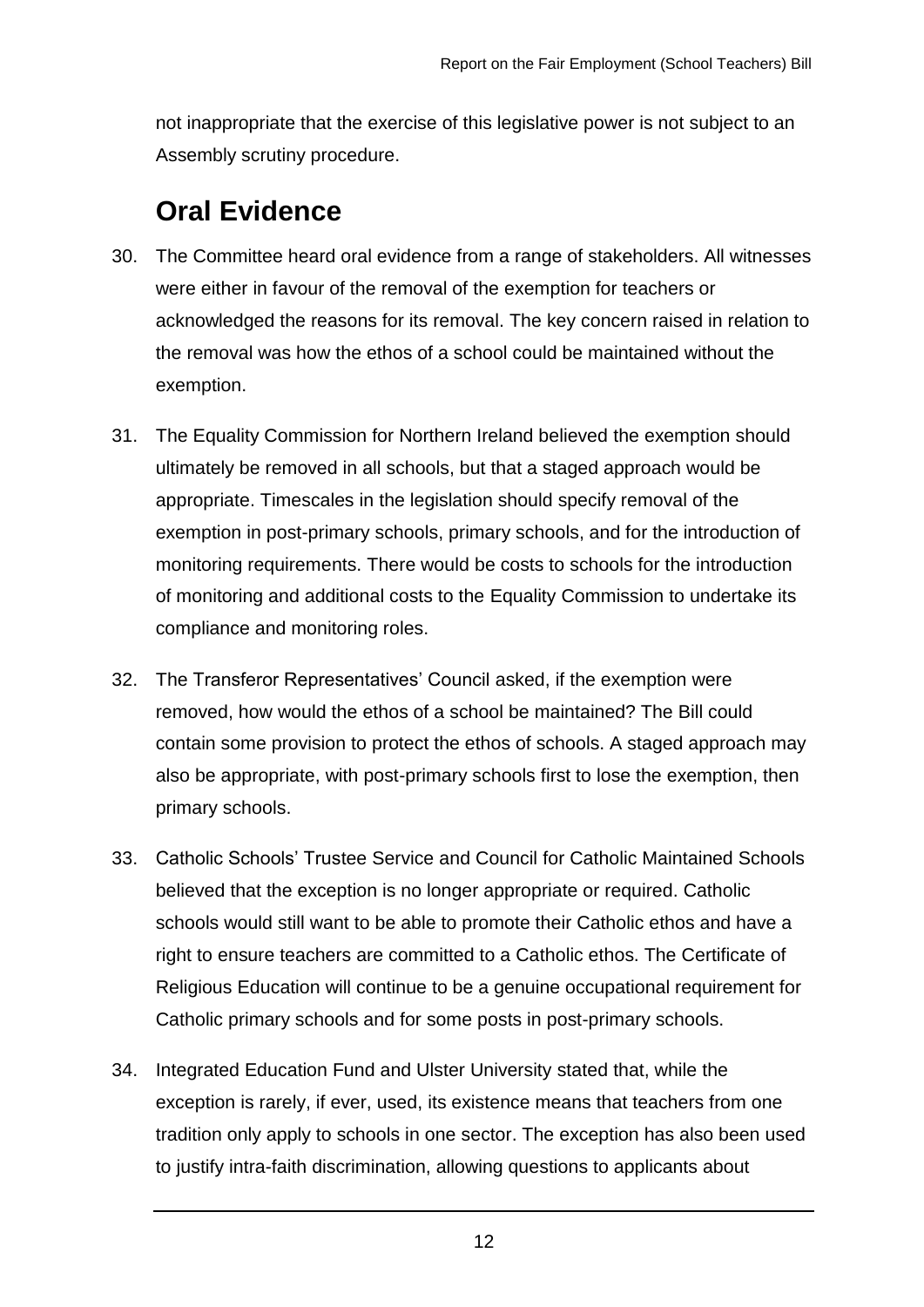religiosity. Removal of the exception would not have an immediate effect on the teaching of religious observance.

35. The Department of Education stated there has not been sufficient consultation across the full breadth of the education sector.

## **Written evidence from stakeholders – Call for Evidence**

- 36. The Committee received written evidence from a range of stakeholders in response to the call for evidence and written evidence was also received from stakeholders via the Committee for Education in relation to its deliberations on this issue from March to May 2021.
- 37. The Transferor Representatives' Council stated it would be opposed to the removal of the exemption if it were to result in a loss of the non-denominational Christian ethos of Controlled schools. The Council would also be opposed to the removal of the exemption for Controlled schools only.
- 38. Research from the Transforming Education project of Ulster University indicated that the exemption is one component that inhibits teacher mobility between sectors.
- 39. NASUWT The Teachers' Union supported the removal of the exemption.
- 40. The Presbyterian Church in Ireland stated that the exemption creates the context for an open conversation on faith during the recruitment of teachers to maintain a non-denominational Christian ethos. PCI would also like to have a conversation about the implications for schools of introducing religious monitoring, especially in small schools.
- 41. The Executive Office did not provide a response. At the time of the Committee Stage of the Bill, there was no Minister in place.
- 42. The Department of Education was not supportive of the Bill. The concern was that there has been insufficient consultation on the implications of the Bill.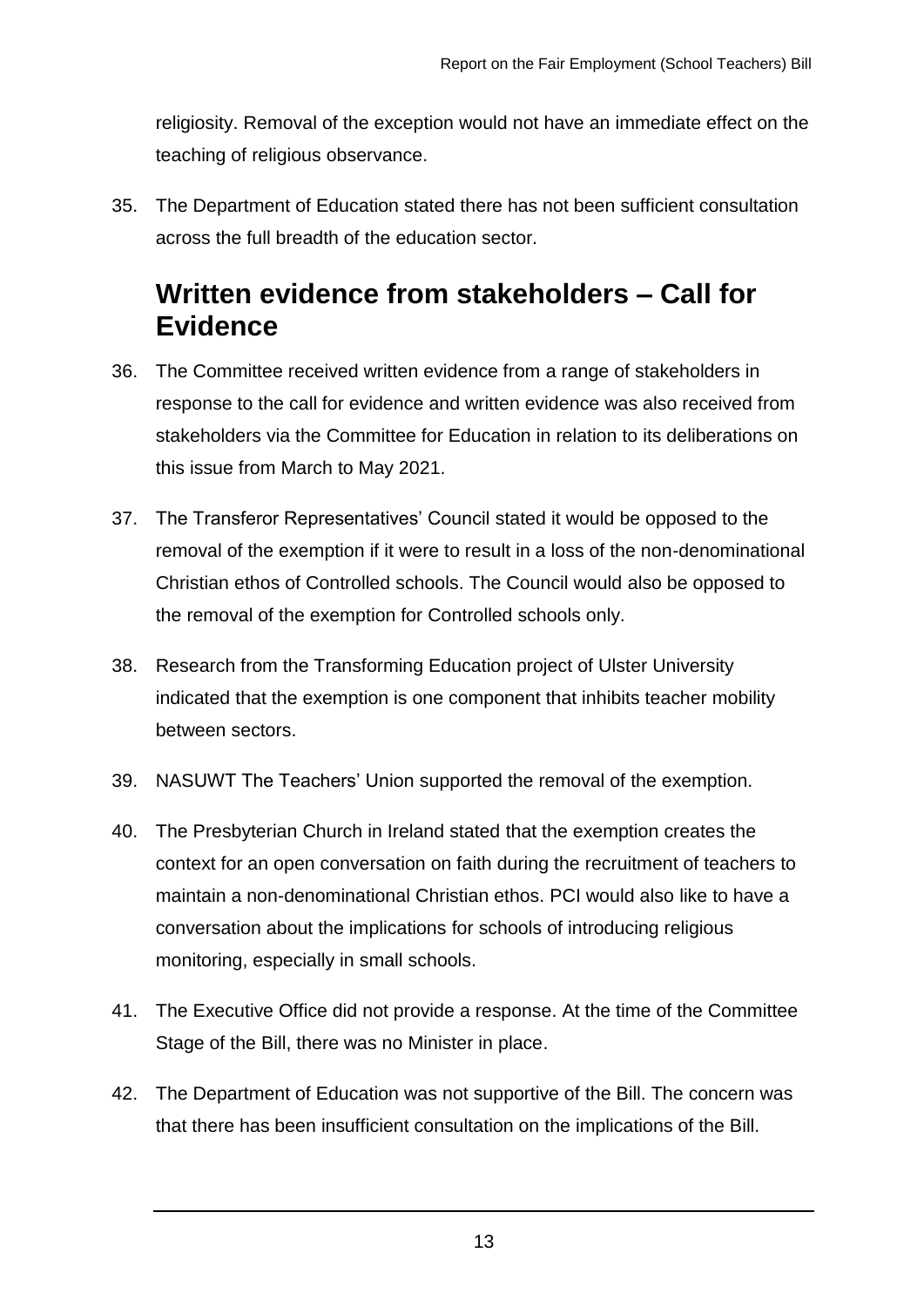- 43. The Northern Ireland Human Rights Commission welcomed the Bill as an advance in equality legislation. The exemption fails to provide teachers with protection of particular rights from the European Convention on Human Rights (ECHR):
	- a. Article 8: Right to a private and family life
	- b. Article 9: Right to freedom of thought, conscience and religion
	- c. Article 14: Right to non-discrimination

However, the Commission recommended that a Human Rights Impact Assessment would provide insights with regard to a balance of rights.

## **Written evidence from stakeholders provided by the Committee for Education (2021)**

- 44. The Department of Education indicated that amendments to FETO are a matter for the Executive Office, but that sensitive consultation with all school sectors was necessary.
- 45. The Governing Bodies Association NI stated the exemption is no longer required.
- 46. The Church of Ireland Board of Education wished to engage in dialogue in relation to fair employment in schools and how to protect the ethos of the small number of Church of Ireland schools.
- 47. The Council for Catholic Maintained Schools stated that it opposed the removal of the exemption until it could be demonstrated how the Catholic ethos could be maintained in Catholic schools without it.
- 48. The Northern Ireland Council for Integrated Education supported the removal of the exemption in post-primary schools and primary schools at the same time or shortly afterwards.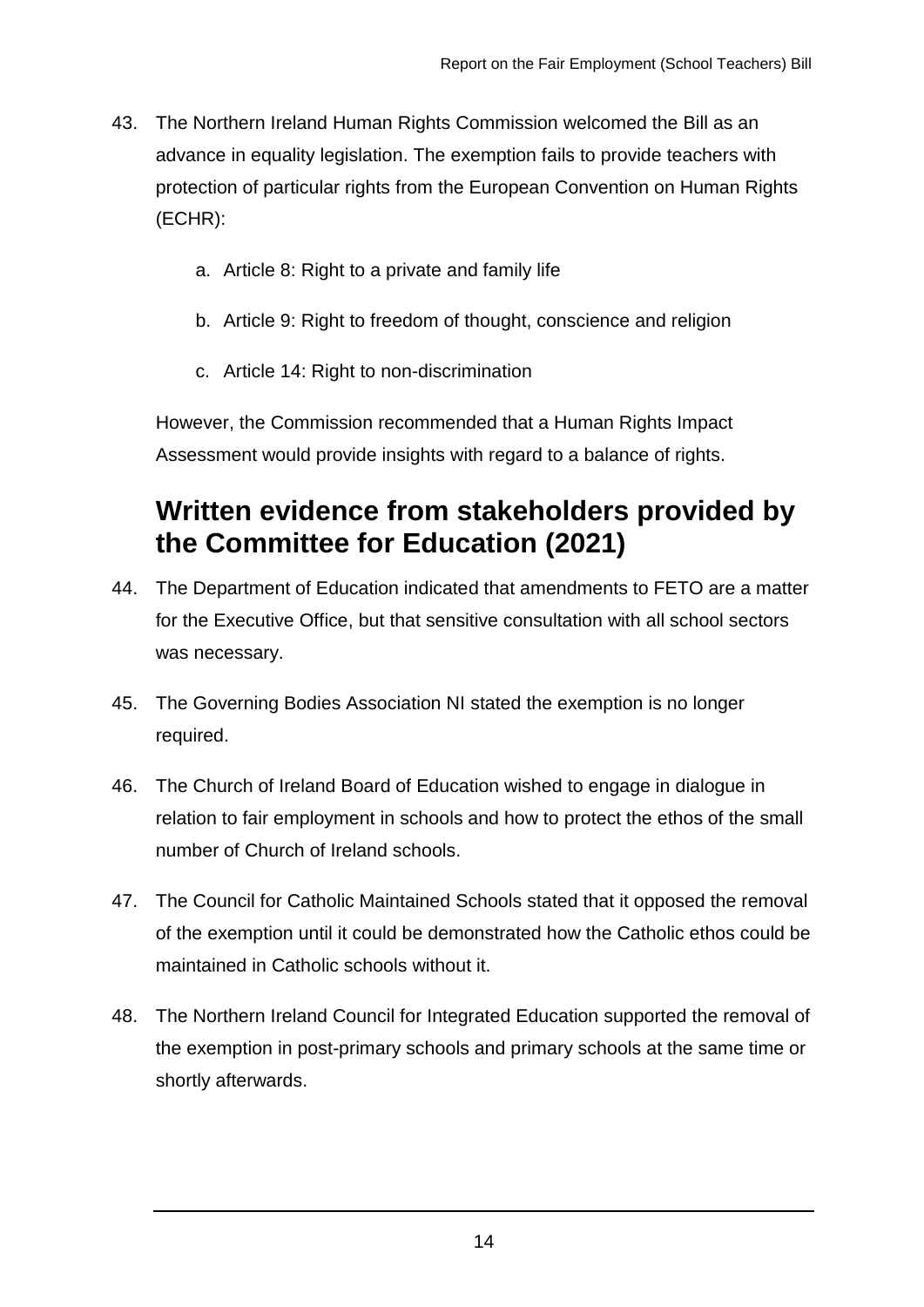- 49. The Controlled Schools Support Council supported fair treatment in recruitment of teachers, but would welcome engagement on how schools with a particular ethos can maintain that ethos.
- 50. The Presbyterian Church in Ireland was open to discussions on how the nondenominational religious ethos of Controlled schools could be maintained.
- 51. The Catholic Schools' Trustee Service stated that it is right and proper that the exemption exists and if it did not, it would provide a significant challenge to upholding the ethos of Catholic schools.
- 52. The Methodist Church in Ireland was not opposed to the removal of the exemption, but would want to engage in discussions as to how the ethos of schools can be maintained.

### **Citizen Space Call for Views**

- 53. The Committee gave stakeholders the opportunity to give their views on the Bill through an online call for evidence template that was made available on Citizen Space. This was open from 28 January 2022 to 7 March 2022. The Committee received 388 responses.
- 54. 376 returns were made from individuals and 10 on behalf of an organisation/ business. 2 returns did not indicate who was responding to the call for views.
- 55. 2 other free-format written submissions were sent to the Committee's public email address during this time period from 2 organisational returns.
- 56. An overwhelming majority of respondents (86.36%) indicated that they supported exemption for school teachers to be removed from the 1998 Order.
- 57. A significant portion of participants detailed how a teacher's religious or nonreligious beliefs should not be part of the recruitment process and that applicants who apply for a teaching post should not be discriminated against due to religious beliefs or background.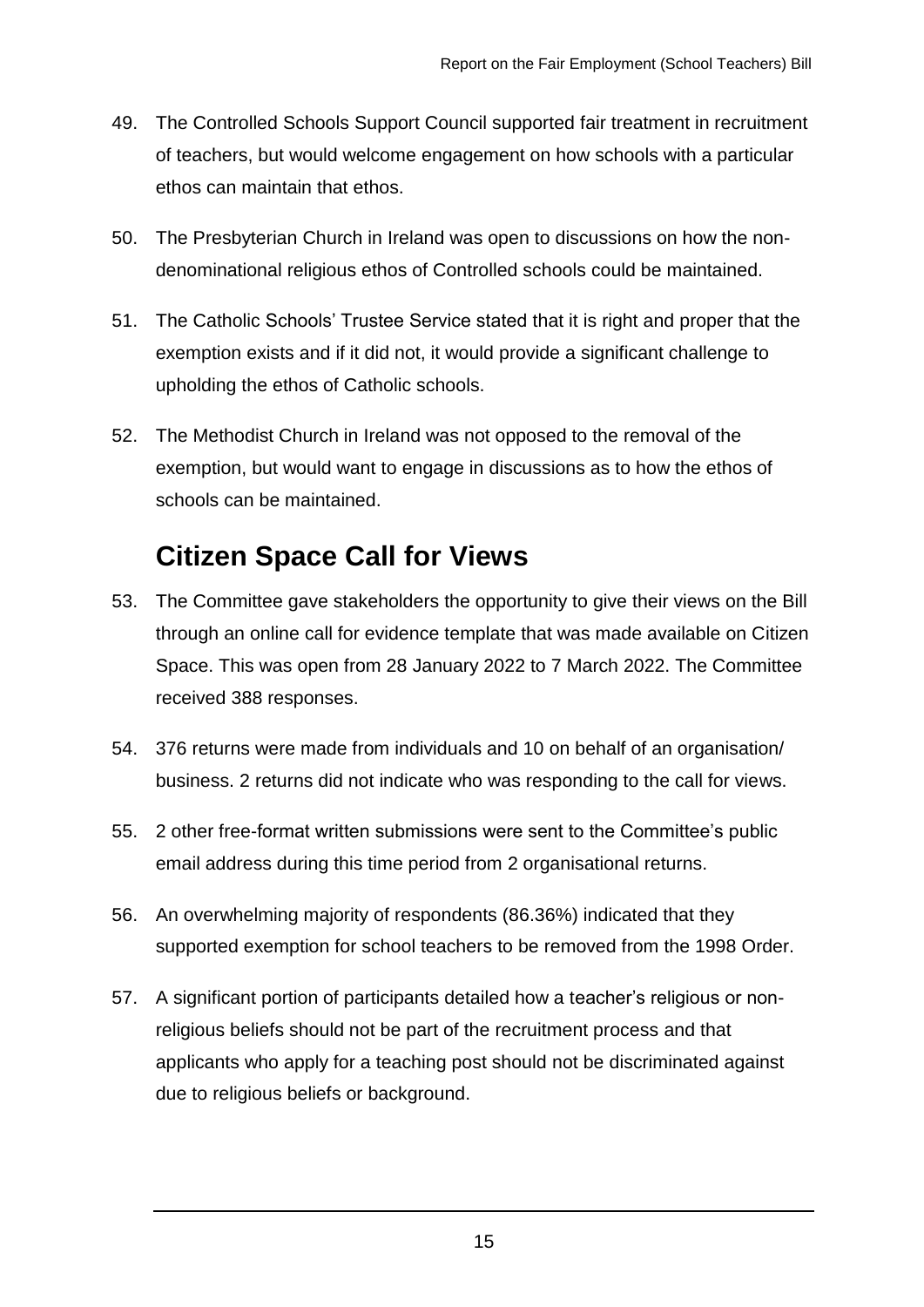- 58. The collective message from respondents was that the recruitment process for teachers should be based solely on merit and that teachers should be able to teach the curriculum of a school regardless of their own faith or background.
- 59. There was overwhelming support for the recruitment of teachers to be in line with the 1998 Order. This would mean that schools, as with other employers in Northern Ireland whether in the public or private sector, must register with the Equality Commission and monitor the composition of their workforce (if they employ 11 or more employees). This currently does not apply to the teaching workforce.
- 60. There was extensive support for the need for schools to be places of diversity where there is the opportunity to meet, understand and appreciate all religious beliefs and or backgrounds. It was acknowledged by some respondents that the majority of people in Northern Ireland do identify with a particular faith.
- 61. A significant proportion of participants reflected that there should be fairness and equality for teachers of all backgrounds as they are teaching pupils about fairness and equality in schools.
- 62. There was also a suggestion that sacramental teaching and other faith-based instruction should be provided by faith communities and take place within their facilities, as in other parts of the world.
- 63. 12.67% of respondents were against the removal of the exception for school teachers from the 1998 Order. There were two main themes that emerged from these respondents: the maintenance of the ethos of a school and the requirement in Catholic Maintained primary schools (and some posts in secondary schools) for a Certificate in Religious Education.
- 64. A significant proportion of these respondents reflected the need for Maintained schools to continue with the exemption in place to maintain the Catholic ethos of these schools. It was acknowledged that Maintained schools should have the right to ensure that the teachers they employ have a sound knowledge and understanding of the faith context they are teaching in to demonstrate that ethos fully.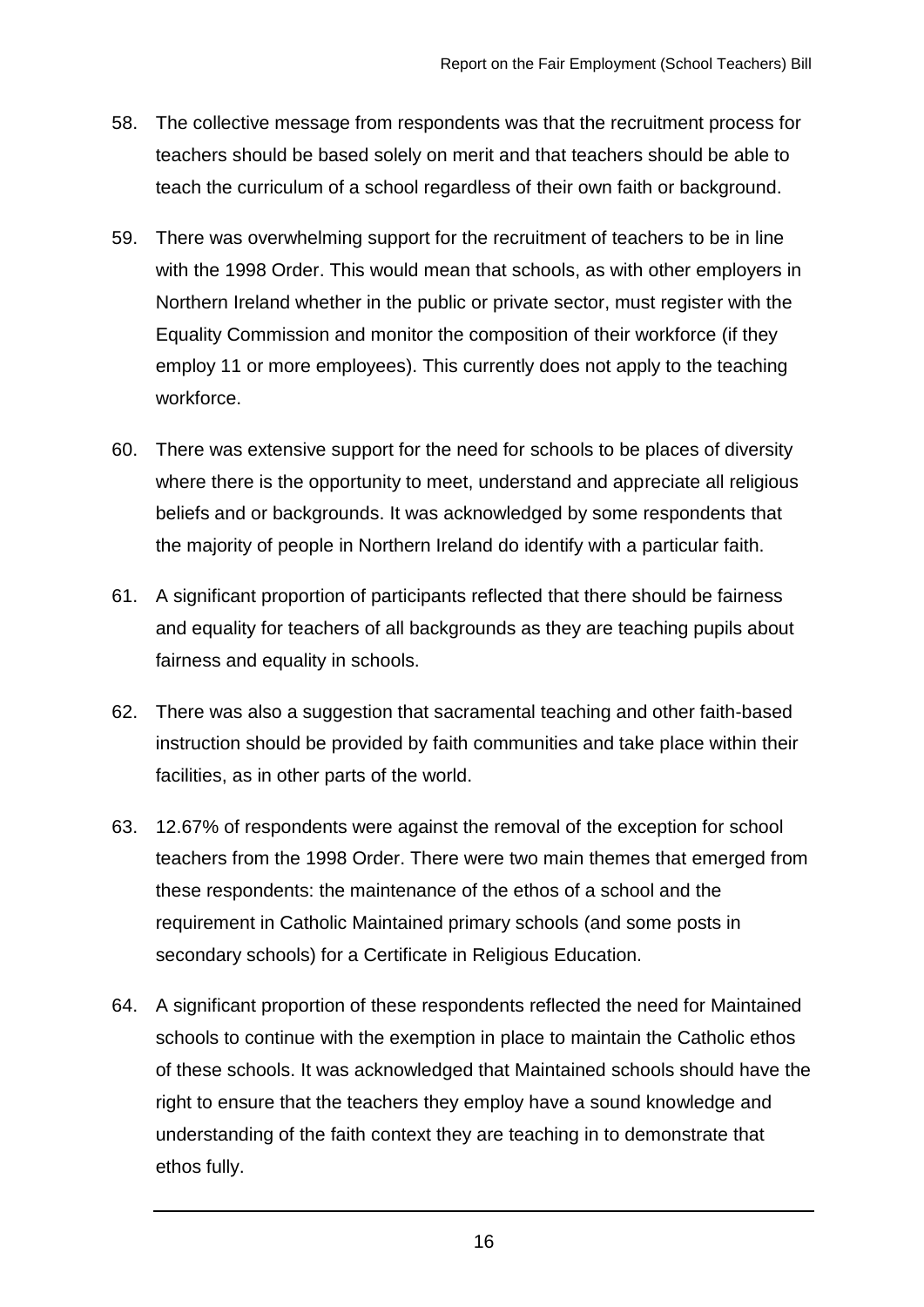- 65. It was also acknowledged that if parents choose to send their children to maintained or Controlled schools based on their own educational experiences then parents have a right to send their children to a school which incorporates their beliefs and values as demonstrated in the ethos of the school.
- 66. A small number of respondents conveyed views around the Catholic Certificate in Religious Education which is currently needed for those teachers who wish to teach in a Catholic Maintained primary school and some posts in secondary schools. Some respondents suggested that if teachers are removed from the 1998 Order then a new methodology for teaching religious education to prospective teachers would need to be introduced to allow the teaching of religious education in all primary schools of all faiths.
- 67. Others recognised that teachers from any religious background can teach in a Maintained primary school as long as they have the Catholic Certificate in Religious Education, which is open to people from all backgrounds.
- 68. As the majority of Catholic religious instruction happens in primary schools, respondents were then asked if they thought that primary school teachers should still be exempt but the exemption for post-primary schools be removed. The majority of respondents (84.54%) did not think the exemption should apply to post-primary schools only.
- 69. A number of respondents detailed that if the exemption is to be upheld or overruled, it should be across the board in both primary and post-primary schools.
- 70. It was acknowledged that for Maintained schools, ethos is equally as important in both primary and post-primary schools. It was also acknowledged that those who teach in post-primary schools also have a highly significant influence on the faith development of students in that setting.
- 71. Some respondents recognised that the post-primary education years are when children can drift away from their faith, so it is even more important that teachers uphold the ethos of the school, regardless of their own beliefs.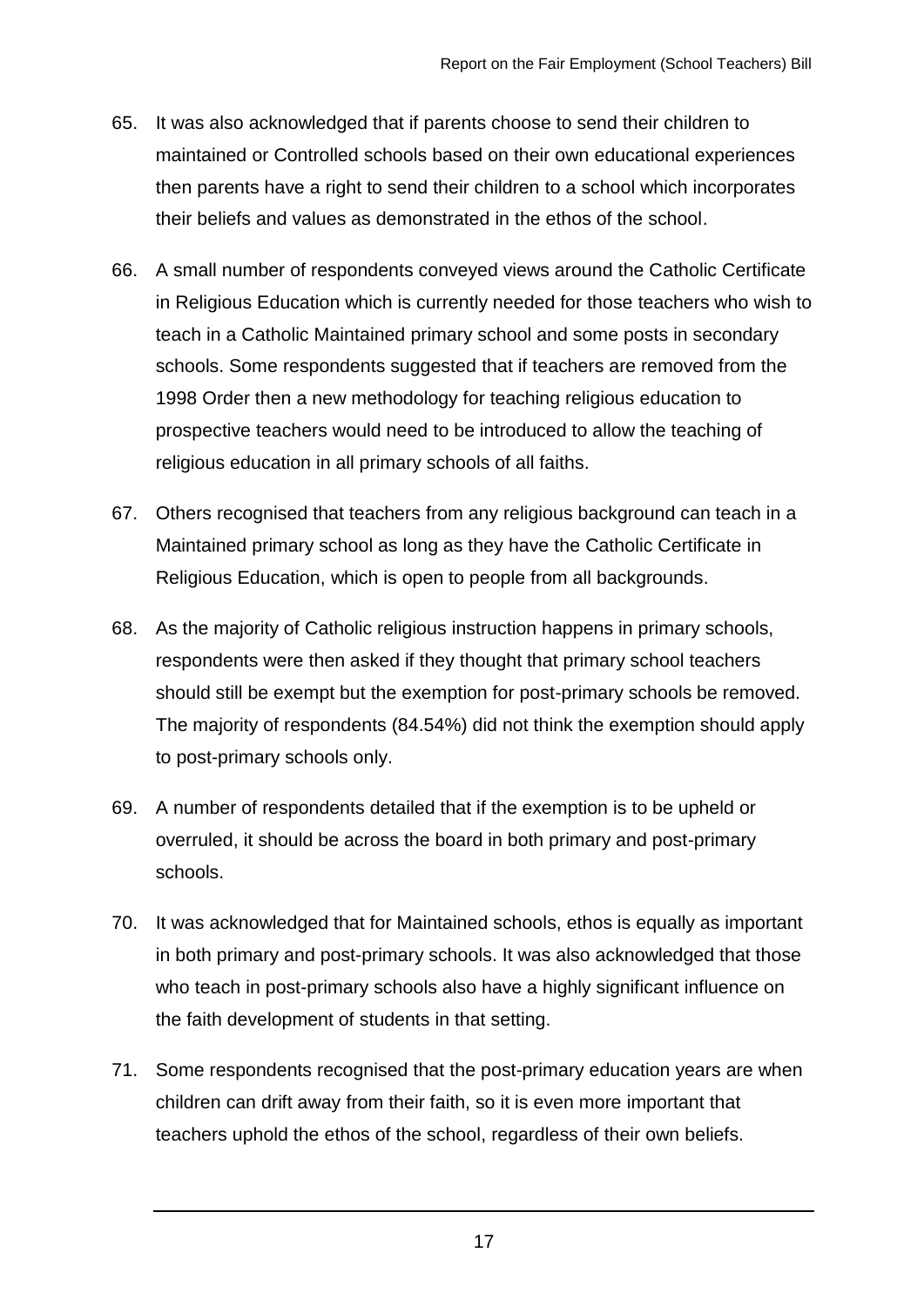- 72. 9.28% of respondents thought the exemption should apply to post-primary schools only. The main reason given was that religious sacraments for maintained based schools should be covered before pupils begin post-primary.
- 73. Some respondents detailed how primary school is an important part of a child's spiritual life and how pupils should have the sacraments taught by a teacher who wholly supports and values them. It was stated that teachers should be passionate about and fully understand the sacraments.
- 74. The majority of respondents (64.18%) indicated that if the exemption were to be removed from either primary or post-primary level, no transitional or permanent arrangements that should be put in place. 25% of respondents believed there should be transitional or permanent arrangements put in place if the 1998 Order is removed.
- 75. These respondents widely acknowledged that the transition of the removal of the exception should be implemented over a period of time, suggestions being from 1-3 to 10 years. Doing so would allow time for consultation with schools, parents and teachers and for them to adapt to the change.
- 76. It was also advocated by these respondents that schools should be given time to develop a solution on how the ethos or religious belief of schools would be upheld going forward should the exemption be removed.
- 77. Lastly, respondents were also asked if they had any other suggestions in relation to the Bill. 187 respondents answered this question.
- 78. Responses were very mixed however a number of respondents reinforced support of the exception in the 1998 Order, citing it would ensure that children are taught appropriately about their faith in school as well as in the home. It was also expressed that should parents choose to send their child to a Maintained school to be taught within a certain faith based ethos then that decision should be respected and upheld.
- 79. A small number of respondents raised the issue around attaining the Catholic Certificate in Religious Education. It was stated that more effort needs to be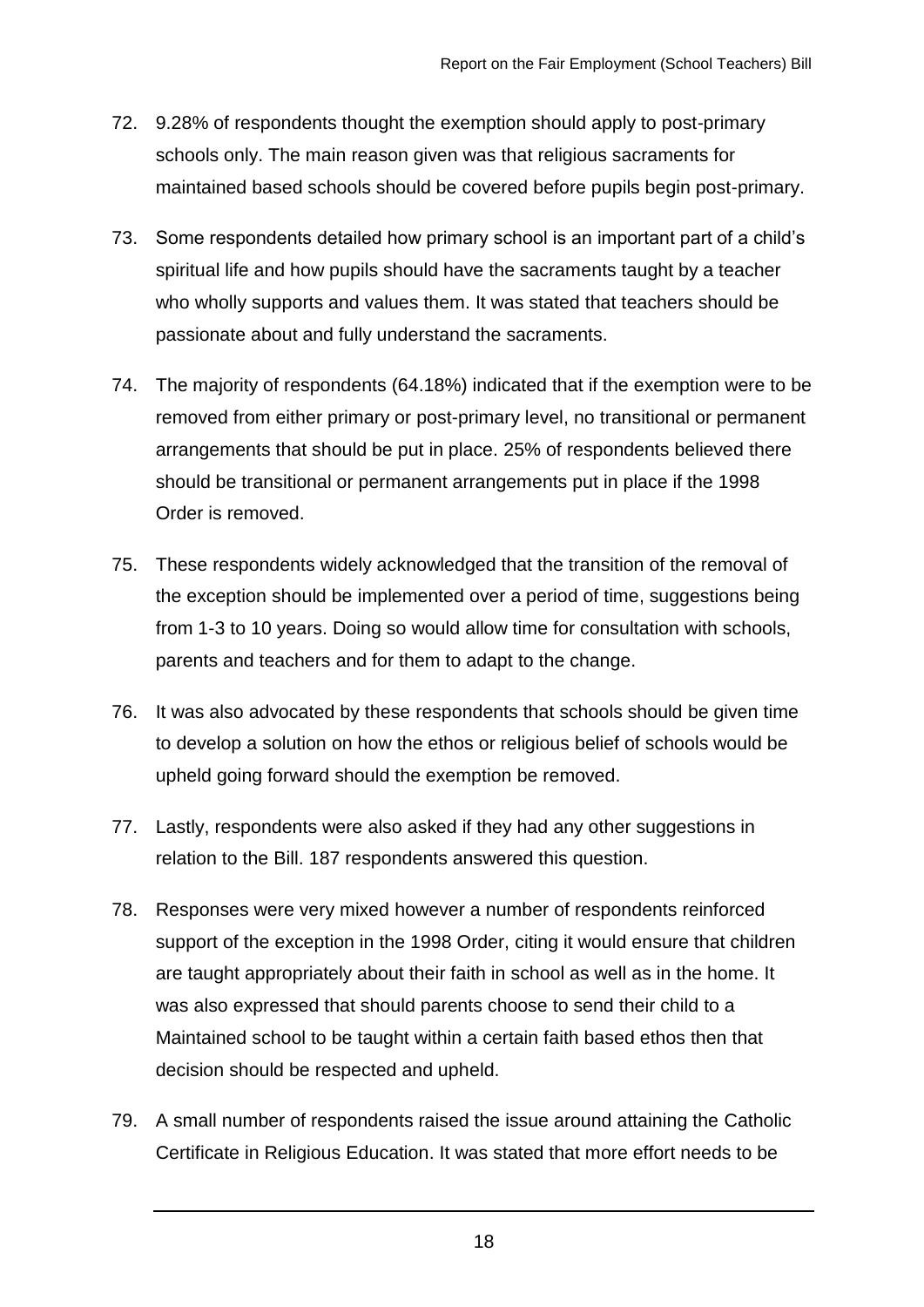undertaken to ensure that trainee teachers from all backgrounds are aware that they can complete the certificate.

80. A summary of the evidence received on each clause and the Committee's consideration of the issues raised in this evidence is set out below.

## **General Remarks**

- 81. While some stakeholder organisations had opposed the removal of the exemption in their evidence to the Committee for Education in 2021, all of the organisations that provided evidence to the Committee for the Executive Office on the Bill in 2022 acknowledged the Order was outdated and that all teachers should be able to enjoy the same legislative protection as other workers. In some cases, this applied to organisations which had opposed the removal of the exemption in 2021.
- 82. The Committee shared stakeholders' views on supporting the equality of opportunity in teacher recruitment and was opposed to unfair discrimination on the grounds of religion or belief.
- 83. The Committee also acknowledged that the removal of the exception has been debated for a number of years and that there was consensus that the time has come for the exception to be removed.

#### **Clause 1**

- 84. Clause 1 of the Bill revokes Article 71 of the 1998 Order.
- 85. The main issues raised in evidence in relation to Clause 1 were around the ethos of faith-based schools.

#### **Ethos of Faith-Based Schools**

86. One written submission received by the Committee did not support the removal of the Order. The Catholic Schools' Trustee Service detailed to the Committee for Education in April 2021 that the exception contained within 1998 Order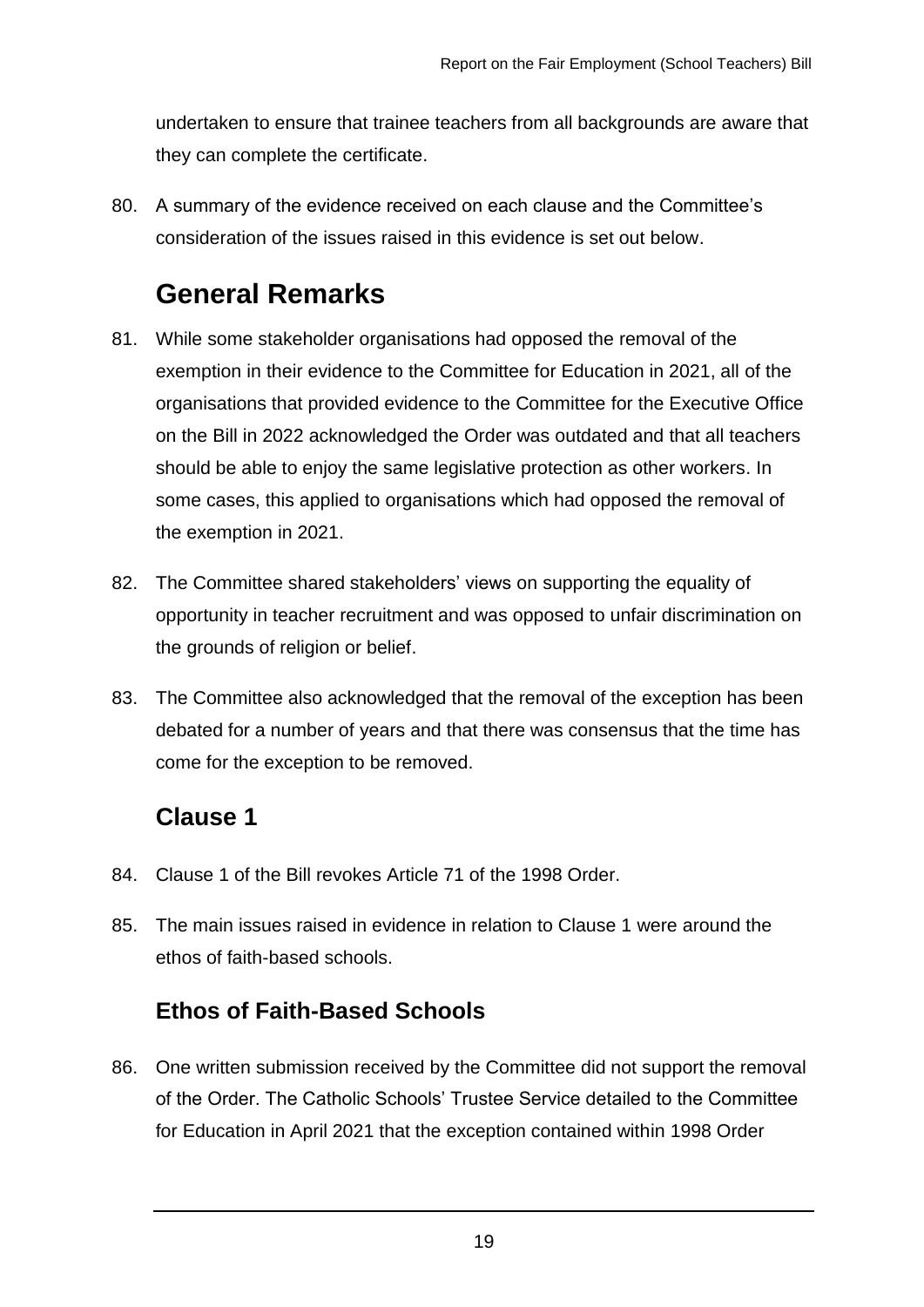acknowledges the right of Catholic schools to exist, to protect their distinctive ethos, and to ensure the religious nature of the schools.

- 87. However, when appearing before the Committee on February 2022 the Catholic Schools' Trustee Service detailed how they have never used the exemption in the 1998 Order so felt it would not have any effect if it were to be removed.
- 88. In its written submission, the Transferor Representatives' Council detailed how it supports the right of Controlled schools to ensure that their Christian ethos is respected and promoted and also upholds the statutory requirement placed on the teachers in all primary schools to teach Religious Education, but that they would not be supportive of the removal of the exception for Controlled schools only as this would clearly disadvantage controlled schools and reduce the relative employment opportunities for Protestant teachers.
- 89. The Presbyterian Church in Ireland (PCI) said that following the removal of the teacher exemption there would need to be clarity on how school ethos can be protected for any school in any sector.

#### **Teaching Certificate in Religious Education**

90. Some respondents to the survey stated that the requirement for a Certificate in Religious Education to teach in Catholic primary schools and some secondary schools is necessary to preserve the ethos of Catholic schools. This is particularly required in primary schools for the teaching of sacraments. It is unclear what impact the removal of the exception will have on the requirement for the Certificate and the extent to which this can be regarded as a genuine occupational requirement.

#### **Monitoring requirements**

91. The Equality Commission raised a concern that a transition period may be necessary to enable schools to adjust to monitoring requirements. In addition, there may be financial implications for schools in introduce systems for the collection and reporting of data and for the Equality Commission to include schools in its monitoring role.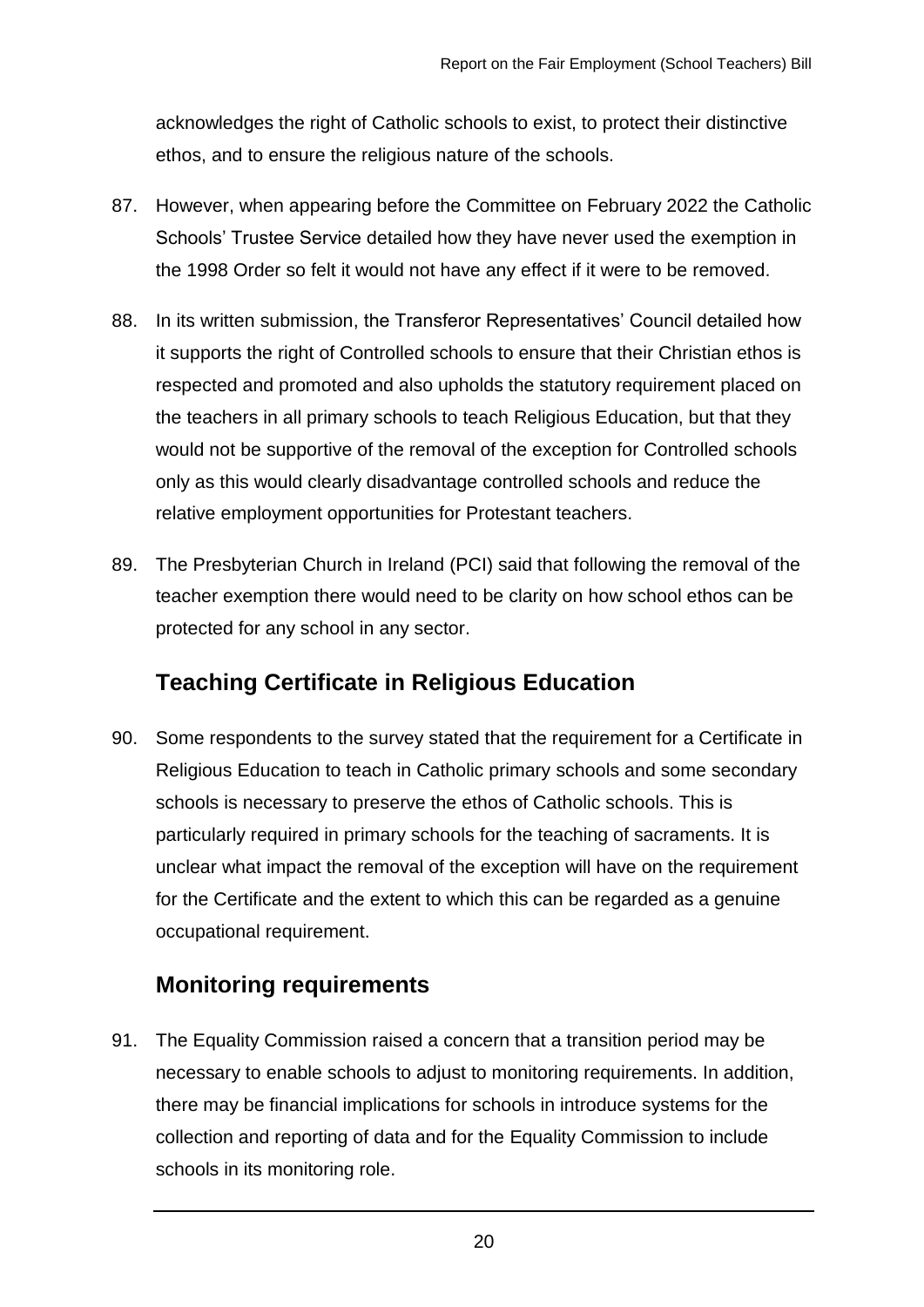#### **Lack of Consultation**

- 92. The Department of Education was not supportive of the Bill for the reason that, while there is merit in the removal of the exception, this should be undertaken over a longer period of time than is available in this mandate to enable sufficient consultation with stakeholders as to the impacts of the Bill.
- 93. The Human Rights Commission was supportive of the removal of the exception but suggested that a full Human Rights Impact Assessment would provide insights into the balance of rights impacted by the Bill.

#### **Clause 2**

- 94. Clause 2 of the Bill makes consequential amendments to the 1998 Order and the Fair Employment and Treatment Order (Amendment) Regulations (Northern Ireland) 2003.
- 95. No evidence was received in relation to consequential amendments in addition to those associated with Clause 1.

#### **Clause 3**

96. Clause 3 of the Bill provides for the provisions to be brought into force by the Executive Office. The provisions will come into force in 12 months if this is not undertaken by the Department.

#### **Clause 4**

97. Clause 4 of the Bill gives the Bill its short title.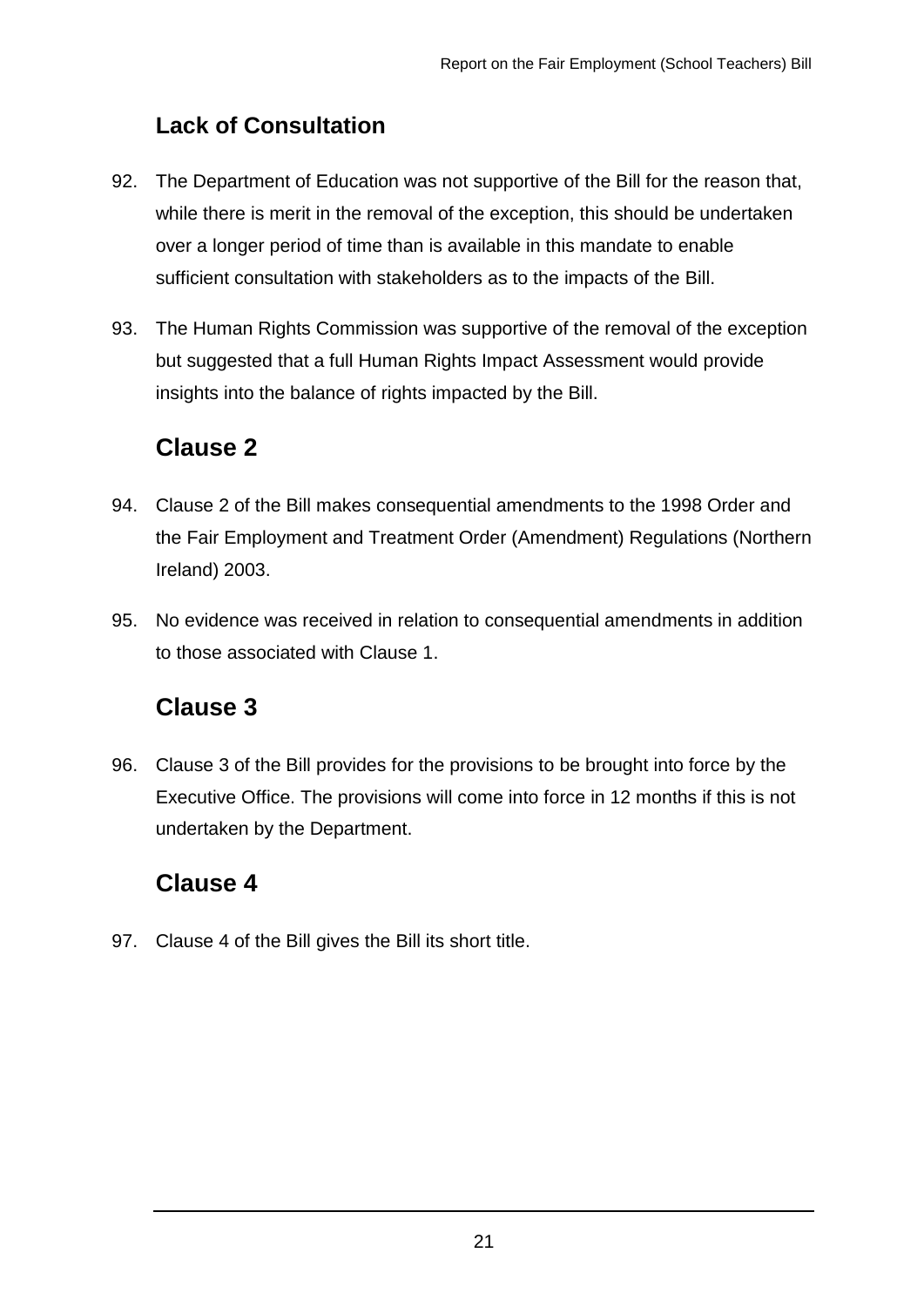## <span id="page-21-0"></span>**Clause by Clause Consideration**

- 98. Formal clause by clause scrutiny of the Bill took place on 9 March 2022.
- 99. The Committee agreed the following amendment to Clause 3(2) of the Bill:

*The preceding provisions of this Act come into force at the end of the period of 24 months beginning with the day on which this Act is passed if by that time no order has been made under subsection (1) bringing the preceding provisions of this Act into operation.*

100. The Committee agreed all other clauses and schedule as drafted.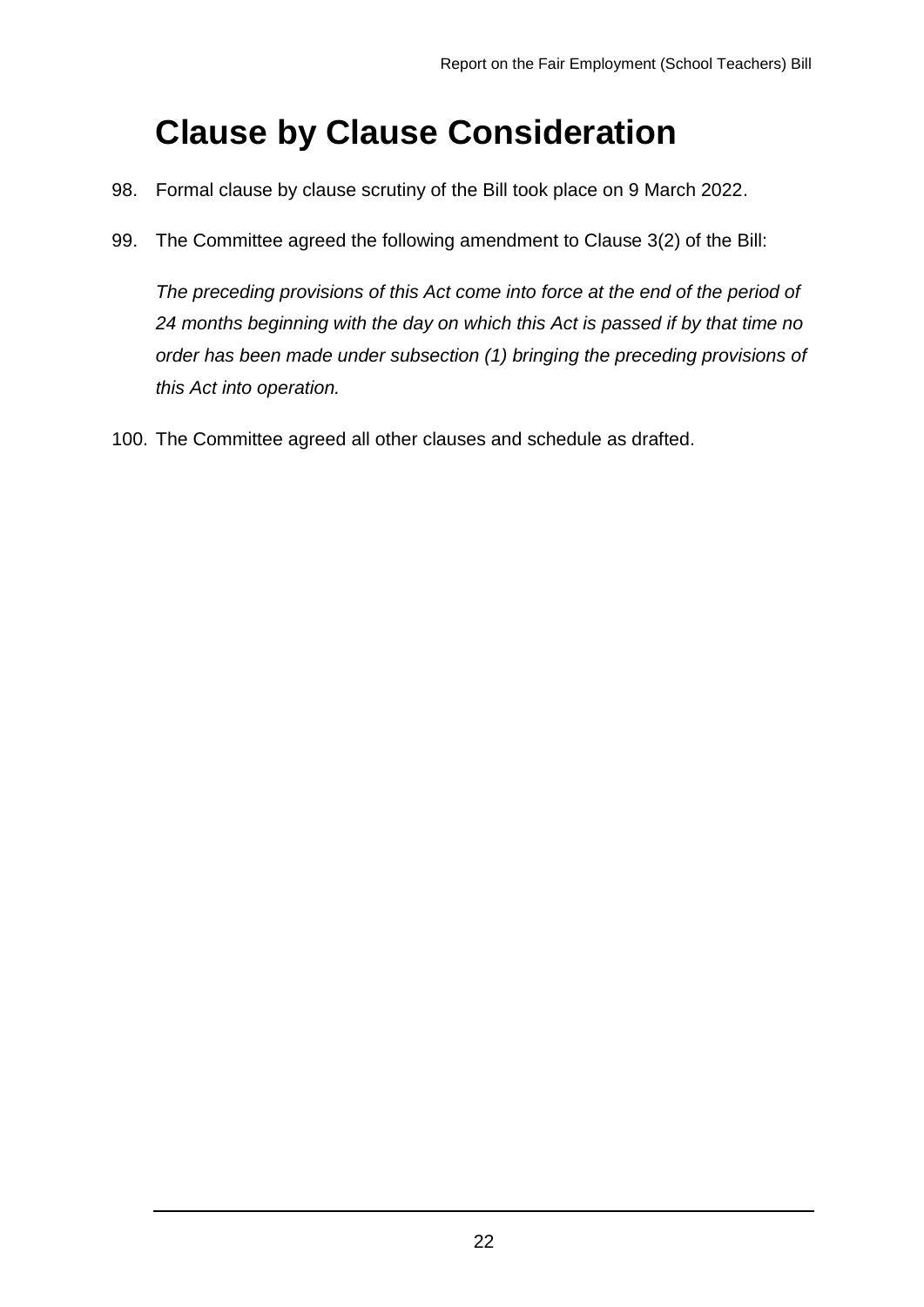## <span id="page-22-0"></span>**Recommendations**

The Committee recommends the following amendment to the Bill;

Clause 3(2):

*The preceding provisions of this Act come into force at the end of the period of 24 months beginning with the day on which this Act is passed if by that time no order has been made under subsection (1) bringing the preceding provisions of this Act into operation.*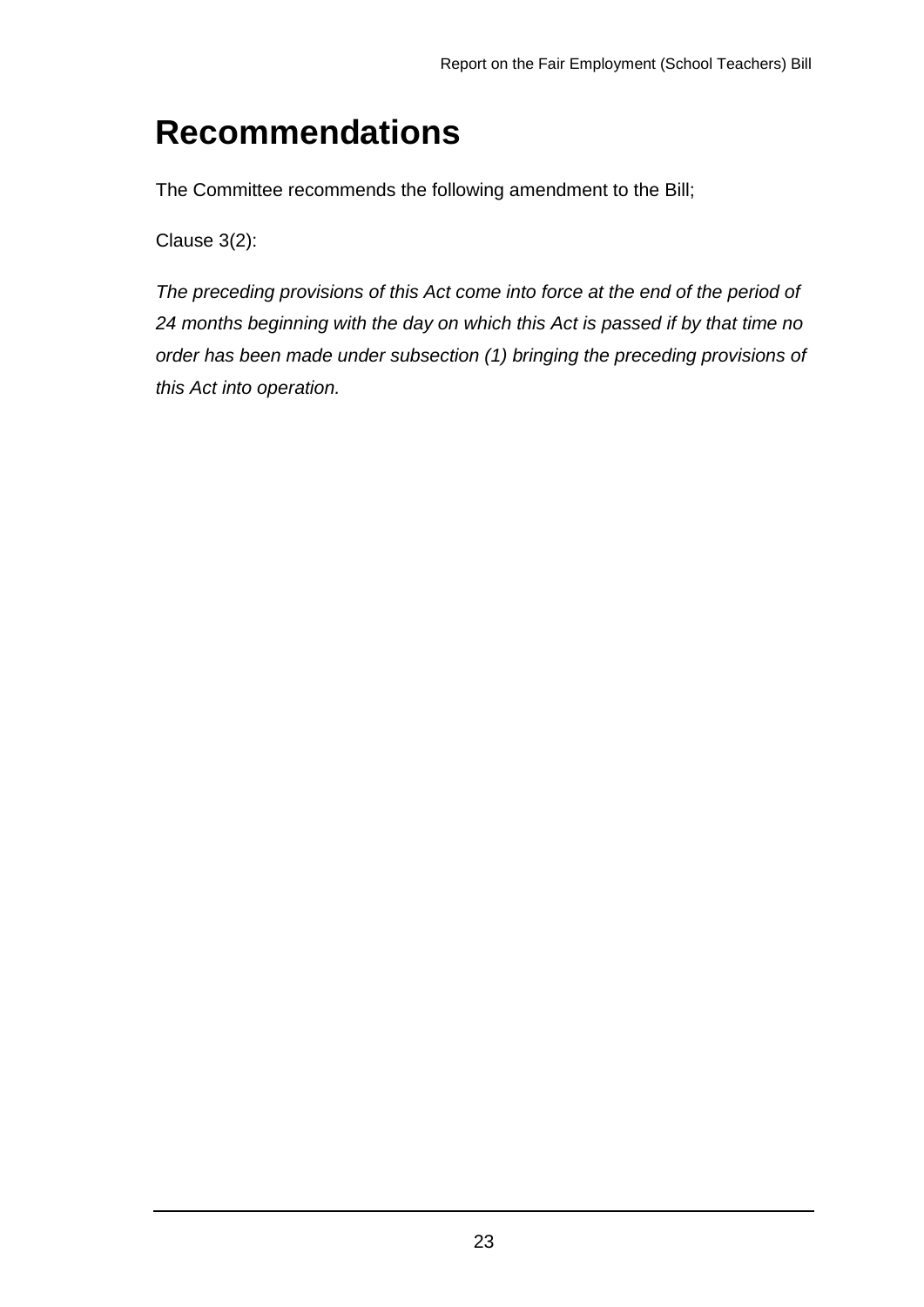# <span id="page-23-0"></span>**Links to Appendices**

#### <span id="page-23-1"></span>**Appendix 1: Memoranda and Papers from the Department for Education**

[View Memoranda and Papers supplied to the Committee by the Department](http://www.niassembly.gov.uk/assembly-business/committees/2017-2022/the-executive-office/primary-legislation/fair-employment-school-teachers-bill/memoranda-and-papers-from-the-department-of-education/)

### <span id="page-23-2"></span>**Appendix 2: Minutes of Proceedings**

[View Minutes of Proceedings of Committee meetings related to the report](http://www.niassembly.gov.uk/assembly-business/committees/2017-2022/the-executive-office/primary-legislation/fair-employment-school-teachers-bill/minutes-of-proceedings/)

### <span id="page-23-3"></span>**Appendix 3: Minutes of Evidence**

[View Minutes of Evidence from evidence sessions related to the report](http://www.niassembly.gov.uk/assembly-business/committees/2017-2022/the-executive-office/primary-legislation/fair-employment-school-teachers-bill/minutes-of-evidence/)

### <span id="page-23-4"></span>**Appendix 4: Written submissions**

[View written submissions received in relation to the report](http://www.niassembly.gov.uk/assembly-business/committees/2017-2022/the-executive-office/primary-legislation/fair-employment-school-teachers-bill/written-submissions/)

### <span id="page-23-5"></span>**Appendix 5: Research Papers**

[View Research Papers produced by the Assembly's Research and Information](http://www.niassembly.gov.uk/assembly-business/committees/2017-2022/the-executive-office/primary-legislation/fair-employment-school-teachers-bill/research-papers)  [Service \(RaISe\) in relation to the report](http://www.niassembly.gov.uk/assembly-business/committees/2017-2022/the-executive-office/primary-legislation/fair-employment-school-teachers-bill/research-papers)

#### <span id="page-23-6"></span>**Appendix 6: List of Witnesses that gave evidence to the Committee**

[View a list of witnesses who gave evidence to the Committee](http://www.niassembly.gov.uk/assembly-business/committees/2017-2022/the-executive-office/primary-legislation/fair-employment-school-teachers-bill/list-of-witnesses-who-gave-evidence-to-the-committee/)

- Chris Lyttle MLA Bill Sponsor, Alliance Party
- Connie Egan Education Policy Researcher, Alliance Party
- Geraldine McGahey OBE Chief Commissioner, Equality Commission for Northern Ireland
- Darren McKinstry Director of Public Policy & Strategic Engagement, Equality Commission for Northern Ireland
- Karen Jardine Member, Transferor Representatives' Council
- Dr Peter Hamill Member, Transferor Representatives' Council
- Gerry Campbell Chief Executive, Council for Catholic Maintained **Schools**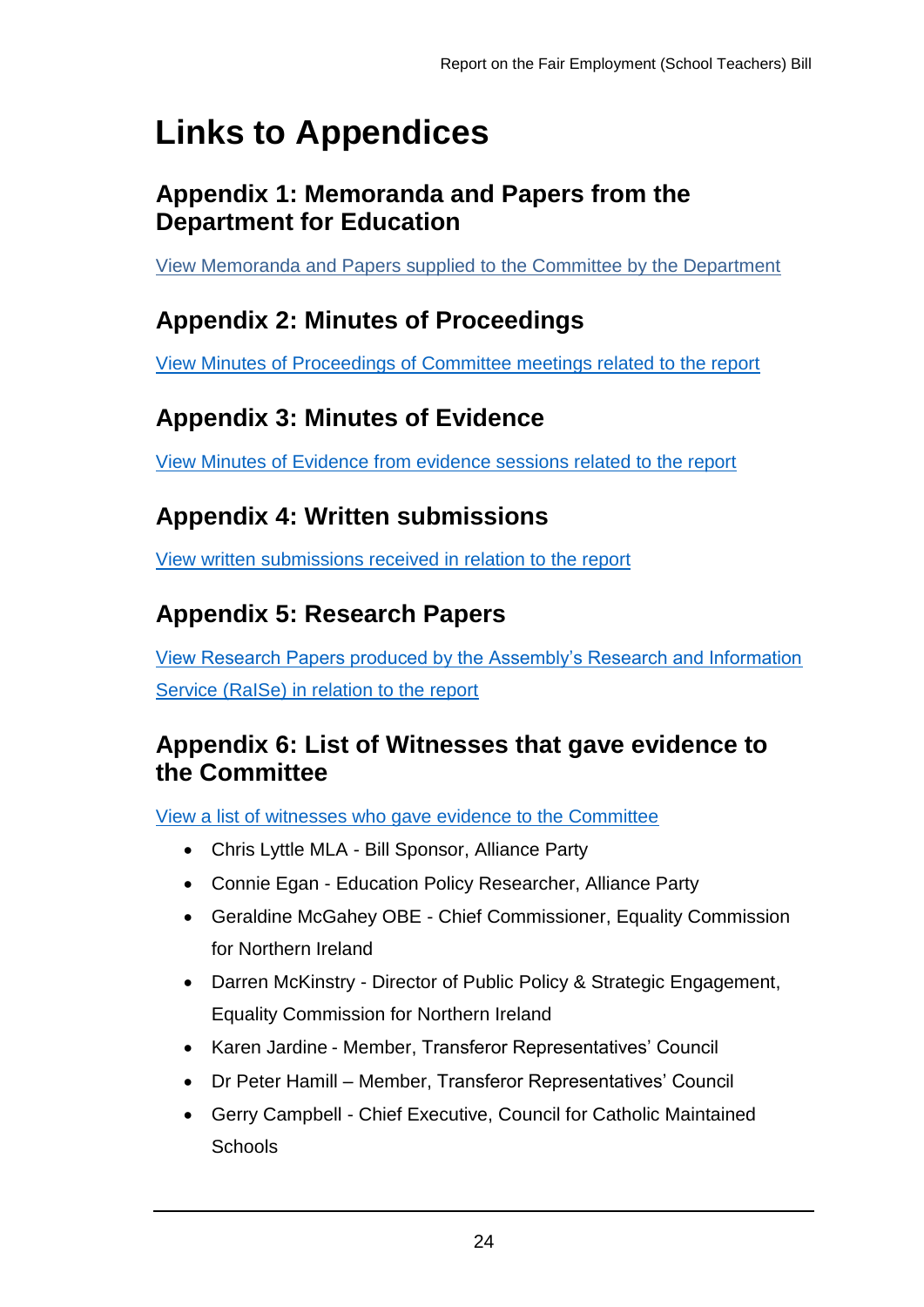- Tony McCusker Chair, Council for Catholic Maintained Schools Finance and Personnel Committee
- Patricia Carville Vice Chair, Council for Catholic Maintained Schools Finance and Personnel Committee
- Bishop Donal McKeown Chair of Council, Catholic Schools' Trustee Service and Chair of Council for Catholic Maintained Schools
- Paul Collins Head of Public Affairs and Advocacy, Integrated Education Fund
- Matthew Milliken Researcher, Ulster University UNESCO School of **Education**
- Katrina Crilly Principal, Oakgrove Integrated College
- Mark Bailey Director of Education Workforce Development, Department of Education
- Alison Chambers Director of Promoting Collaboration and Tackling Disadvantage, Department of Education.